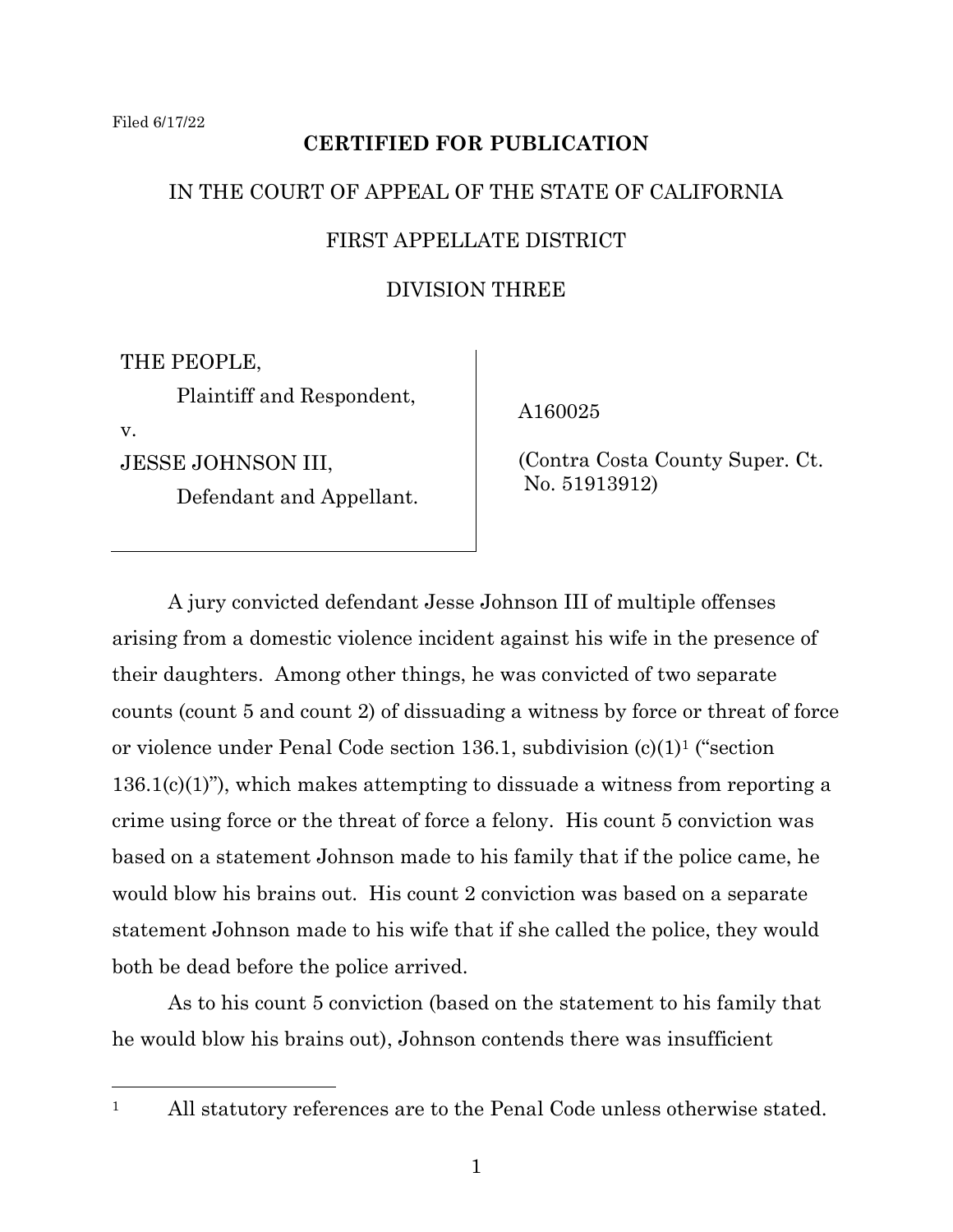evidence as his threat of self-harm did not constitute substantial evidence of harm to any "witness or victim or any third person," as required by section 136.1(c)(1). We agree and conclude that a defendant who threatens violence upon himself does not threaten a "third person" within the plain meaning of section 136.1(c)(1).

As to his count 2 conviction (based on the statement to his wife that they would both be dead if his wife called the police), Johnson contends the court committed instructional error by incorrectly stating the law under section 136.1(c)(1). We agree with the People's contention that Johnson forfeited this argument and that there is no need for us to reach the merits of his instructional error claim because his substantial rights were not affected.

In addition, we conclude that Johnson's count 2 conviction was improperly classified on his abstract of judgment as a violent felony. We also conclude that any unpaid balance of the booking fee imposed on Johnson must be vacated based on recent legislation.

### **FACTUAL AND PROCEDURAL BACKGROUND**

In the early morning hours of May 26, 2019, Johnson entered the twostory Antioch house where his wife, Jane Doe 1, lived with their four daughters: P., S.J., S., and Jane Doe 2, who ranged in age from 22 to 15 years old. At the time, Johnson and Doe 1 were married but separated. That morning, the couple got into an argument that became so heated it woke the house. Someone called the police, and Johnson was later arrested.

On July 31, 2019, an information was filed charging Johnson with one felony count of first-degree residential burglary (§ 459; count 1), two felony counts of dissuading a witness by force or threat  $(\S 136.1, \text{subd. (c)}(1); \text{counts})$ 2 and 5), one felony count of criminal threats (§ 422, subd. (a); count 3), one felony count of unlawful possession of a firearm following a felony conviction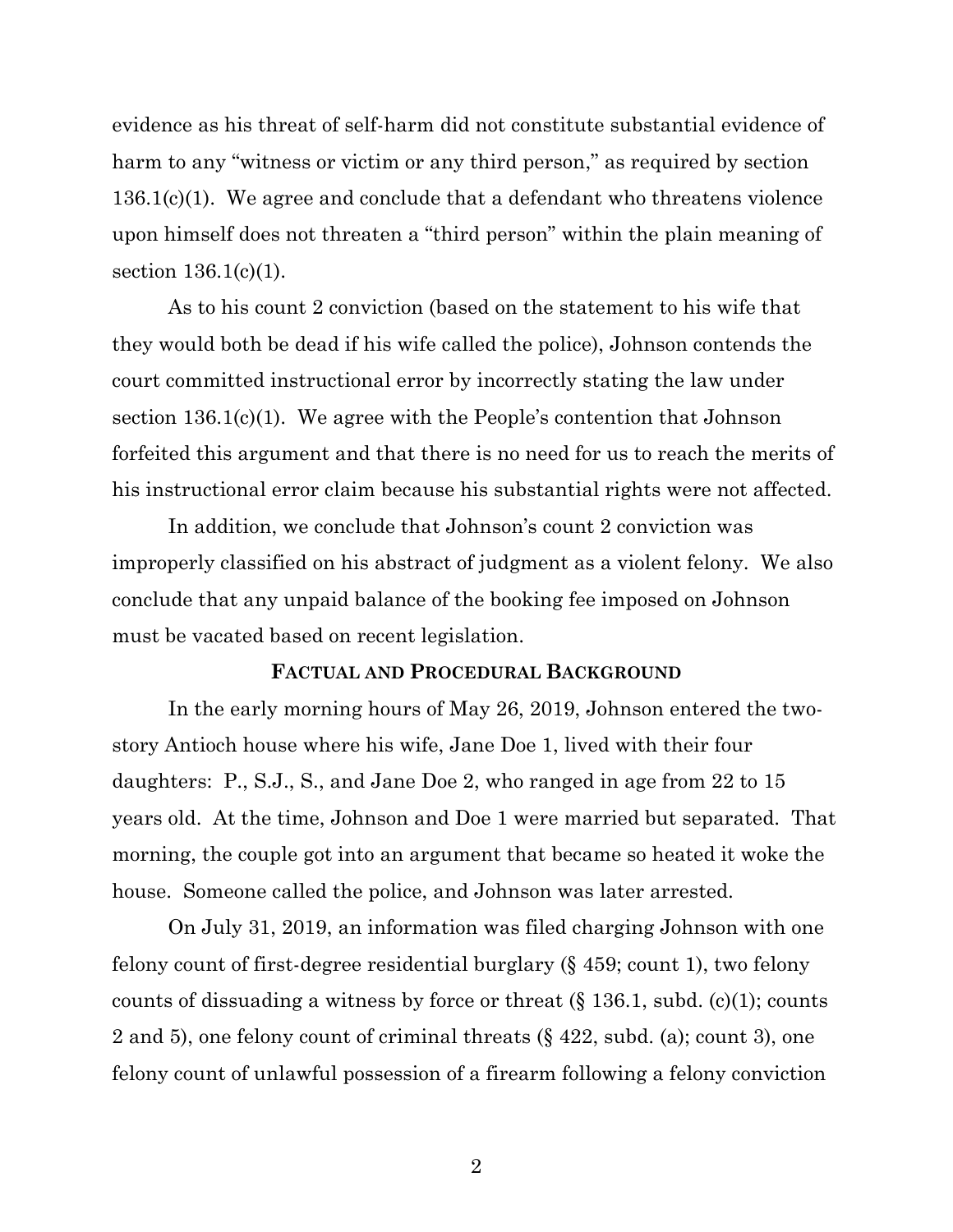(§ 29800, subd. (a)(1); count 7), one felony count of unlawful possession of ammunition (§ 30305, subd. (a)(1); count 8), one misdemeanor count of spousal battery  $(\S 243, \text{subd.}(\mathbf{e})(1); \text{count } 4)$ , and one misdemeanor count of child endangerment (§ 273a, subd. (b); count 6). The information alleged on count 1 that Johnson was armed with a firearm during the burglary (§ 12022, subd. (a)(1)), and on count 5 that Johnson personally used a firearm while attempting to dissuade a witness (§ 12022.5, subd.(a)).

Johnson's jury trial disclosed the following evidence:

### **A. Prosecution's Case**

### **1. May 26, 2019**

On May 26, 2019, Doe 2 called 911 from her bedroom closet on the second floor of the house. A recording of the call was played to the jury. On the call, Doe 2 explained that she woke up when she heard her mother screaming and said her father was hitting her mother. Johnson could be heard yelling expletives in the background. When asked if her father had been drinking or doing drugs, Doe 2 responded, "I'm not sure. He doesn't live here anymore." She twice repeated that her father no longer lived at the house and that she did not know where he was living. After the operator stated officers were on the way, Doe 2 stated she thought her father had a gun because "a second ago he just said that if the police come here he's gonna – he's gonna blow his brains out." The 911 operator ended the call when she heard officers talking to Johnson downstairs.

Officer Robert Ibanez, one of the multiple responding officers who testified at trial, had been dispatched to the Antioch house because the reporting party had called and said her father Johnson was out of control, he possibly had a gun, and if police came he would blow his brains out. When Doe 1 opened the door for the officers, she was crying and appeared to be in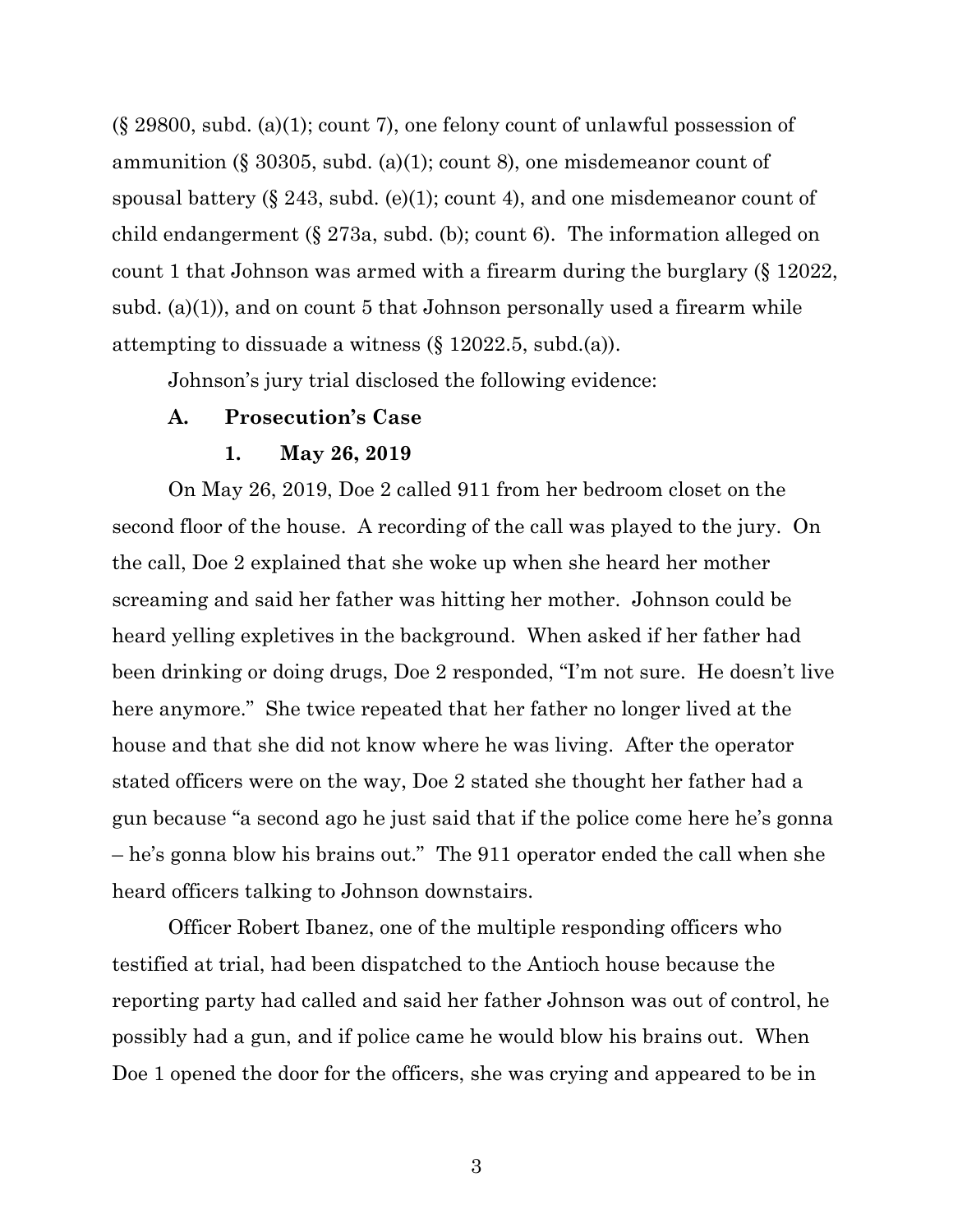fear. Officer Ibanez entered the house and called out for Johnson, who emerged from the downstairs bedroom. He asked Johnson to take a seat on a couch, which he did. While Officer Ibanez stayed with Johnson, other responding officers made contact with Johnson's wife and daughters.

Officers Denny Barrera and Kevin Tjahjadi, both of whom testified at trial, located Doe 2 upstairs. Officer Barrera thought she looked upset, scared, and timid. She appeared hesitant to speak to the officers in the open hallway but agreed to speak in her bedroom and did so in a whisper. Their recorded conversation was played to the jury. Doe 2 explained that her father did not live at the house and was not there when she went to bed the night before. She woke up around 5 a.m. when she heard her mother screaming. She ran into the master bedroom and saw her father choking her mother. Seconds later, her older sisters P. and S.J. came into the room and tried to get their father off their mother. In the tussle, Johnson punched S.J. in the face. He also hit Doe 2 with his palm and struck the right side of her chin. Her mother ran out of the room with her father in pursuit.

Doe 2 returned to her room and called 911 from the closet. From there, she heard more yelling. She confirmed her father said that if the police came he would blow his head off. When Officer Barrera followed up about her belief that her father had a gun, she responded, "I'm pretty sure he does. . . [¶] . . . I've seen it before." She had last seen the gun a week or two earlier. She thought the gun might be in her mother's room, and pleaded, "Y'all can get him outta here. Right? . . . [¶] . . . I just had to be sure 'cause he's, like, really manipulative." At the end of the exchange, Doe 2 repeated, "I really wish I weren't scared. . . [¶] ... I wish I weren't scared."

During Doe 2's interview, Officer Tjahjadi, who was standing near her bedroom door, saw S.J. pacing in the hallway and attempting to peek into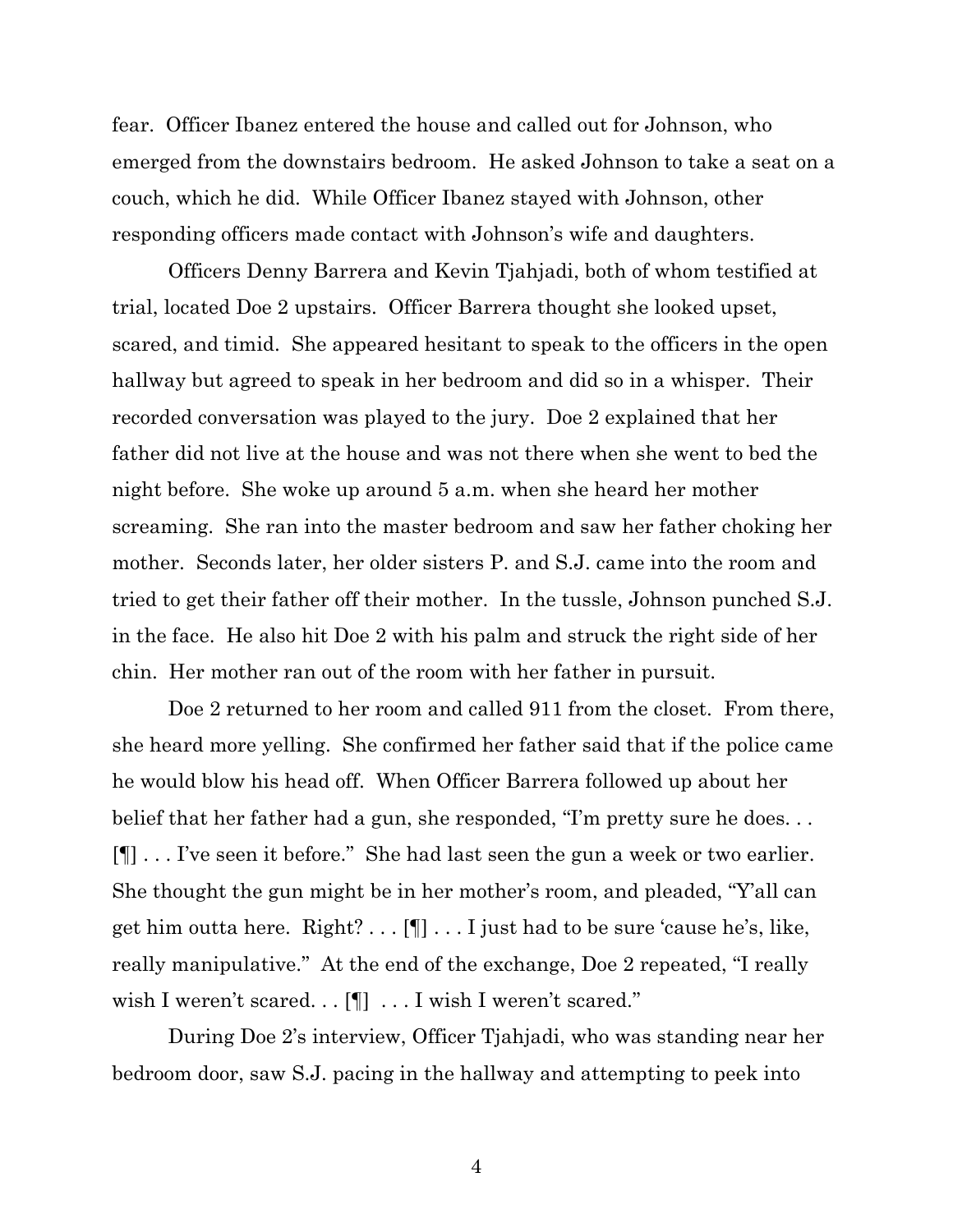Doe 2's room. Officer Tjahjadi approached S.J. and quietly asked, "Where's the gun?" S.J. tilted her head left towards her shoulder. Officer Tjahjadi took this to mean the gun was downstairs or she was not ready to share any information because her father was there. When asked again about the gun, S.J. whispered, "When he leaves." She appeared too scared to tell the officer where the gun was as long as her father was downstairs.

After they finished speaking with Doe 2 and removed Johnson from the house, Officers Tjahjadi and Barrera made their way to the downstairs bedroom and found a loaded handgun atop a laundry bin filled with clothes.

Officer Barrera subsequently interviewed S.J. Their conversation was recorded and played to the jury. Asked about the firearm they found, S.J. said she saw it "[w]hen [her father] told [her] if [the police] came he was going to blow his brains out." Her father had come downstairs and pointed the gun at himself. S.J. and another sister ran downstairs and asked him to put the gun away because they did not want him to shoot himself or their mother. She saw him deposit the handgun on the clothes in the downstairs room.

Officer Daniel Fachner, another responding officer who testified at trial, spoke with Doe 1 that morning. Doe 1 was crying throughout the recorded interview, which was played to the jury. Doe 1 explained she and Johnson were married but in the process of separating. Johnson had not been to the house in over a month. The day before, he sent her threatening texts and she responded that if he came over, she would call the police. That morning, he showed up unexpectedly at 4 a.m. and walked into her bedroom drunk, argumentative, and threatening. He was angry because she had spoken to someone he considered his enemy. At some point, the argument got physical. Johnson grabbed her neck and tried to hit her as she tried to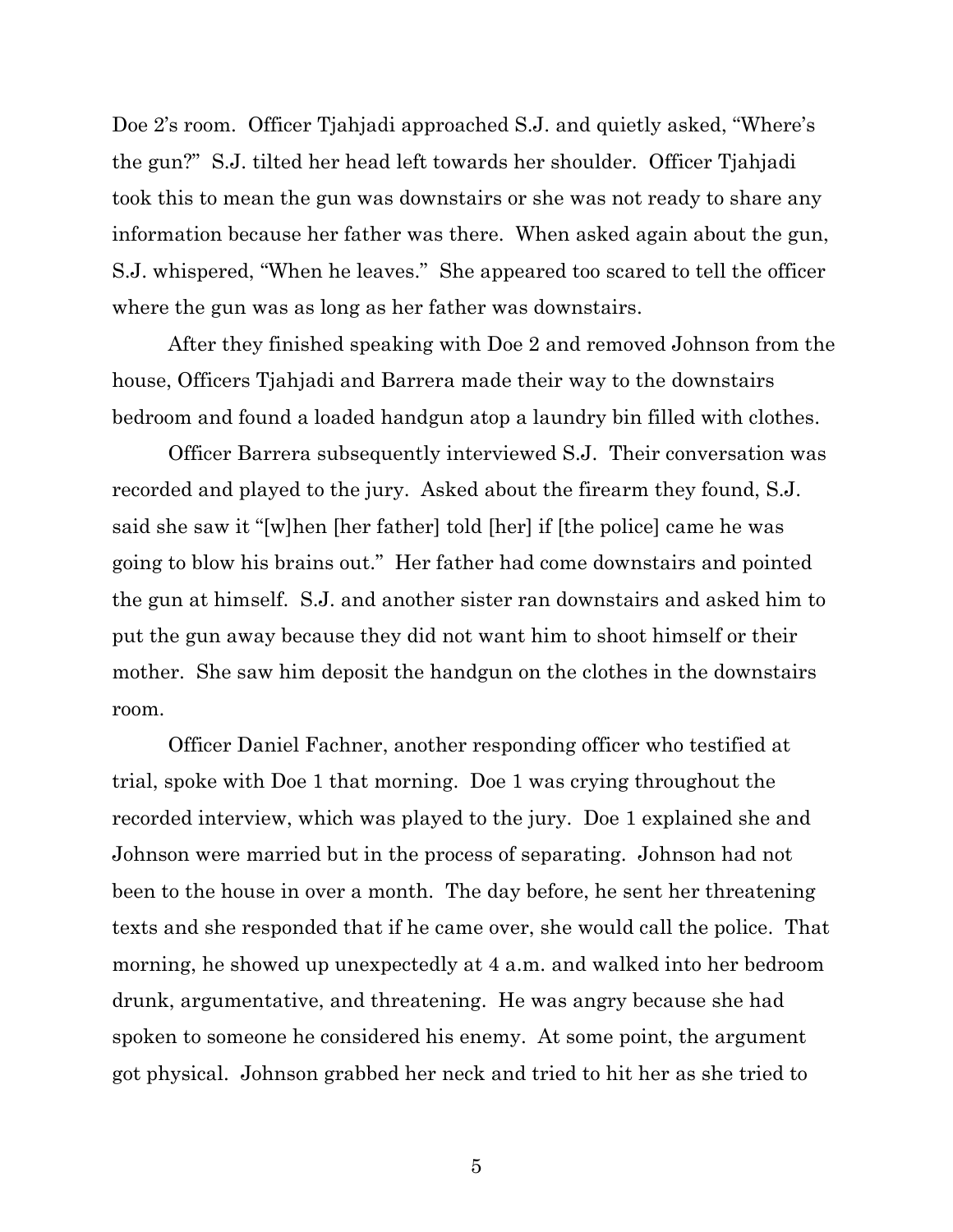leave the room. He called her "maggot bitches." Soon after, their children came running into the room. At that point, he struck her with his fist.

This incident was not the first time they had a physical altercation. The police had been called before, but Johnson had never been arrested. Johnson regularly threatened that if he ever got arrested, he would return and kill her. Doe 1 said she needed to relocate because a protective order would just make him angry and he would disregard it. She did not know where Johnson was living at the time. Asked whether she would cooperate with the District Attorney if Johnson were charged, she replied, "I'm afraid."

### **2. Further Investigation**

A couple of days after Johnson's arrest, Doe 1 spoke with an Antioch Police Department detective, who recorded the interview, which was played to the jury. Doe 1 noted that she had actually called the police earlier because she wanted to confirm that Johnson was still being detained. She needed to know his whereabouts because she was trying to relocate before his release since she knew "he's gonna come back."

Asked to explain what happened two days earlier, Doe 1 recounted that Johnson entered the house around 4 a.m. She was lying in her bed when he came into her room, and he threatened that both of them would be dead if she contacted the police. He accused her of betraying his trust by talking to his mistress's husband. Since he had been drinking, Doe 1 did not understand much of what Johnson was saying.

While Doe 1 was still in bed, Johnson picked up her phone and shoved it in her face. When she jumped out of bed and tried to run out of the room, he grabbed her by the neck. She started screaming. Johnson then pressed his forearm on her neck, strangling her. She was in pain and could not breathe. Hearing the commotion, their children rushed into the room. When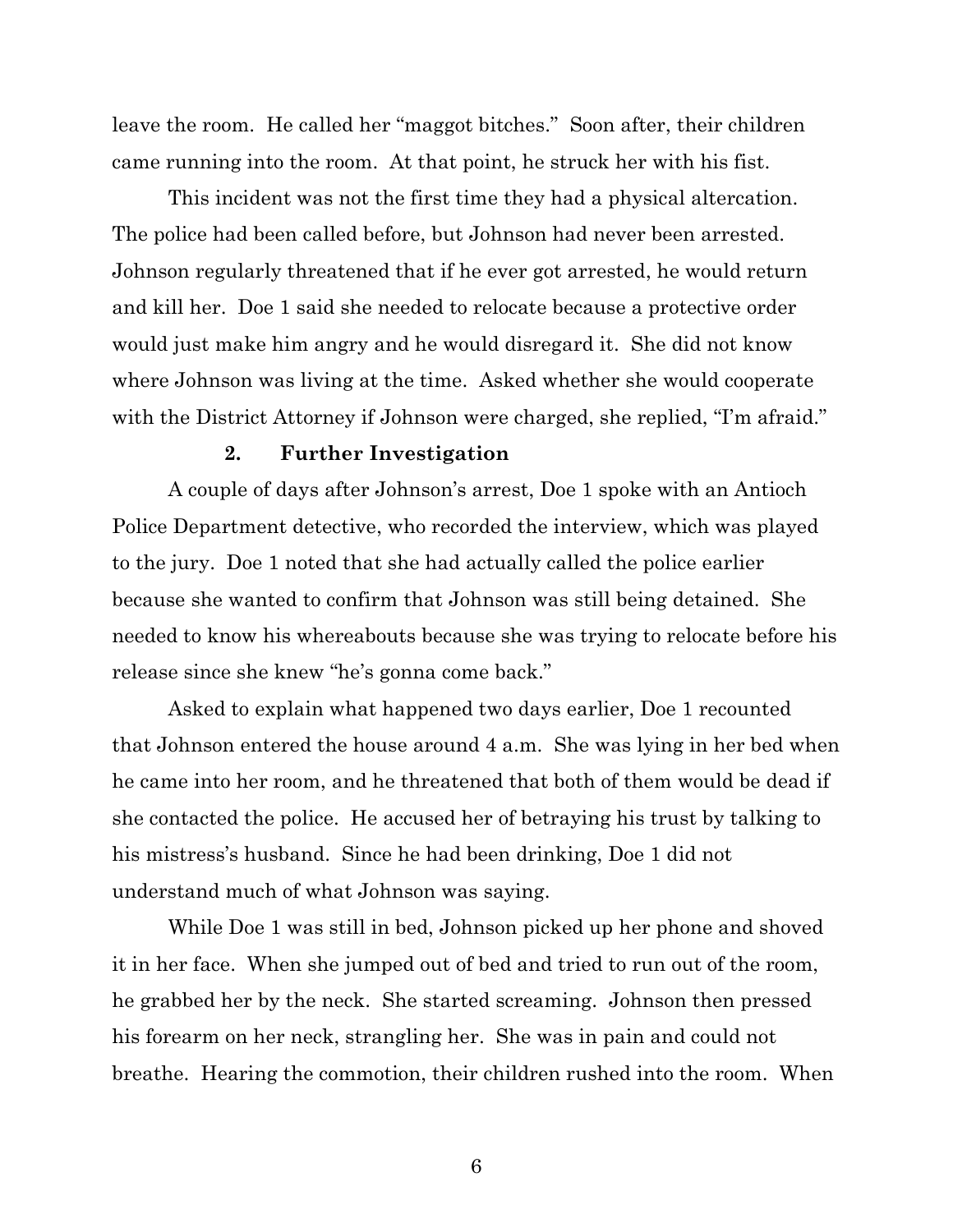they entered, Johnson still had his arm around Doe 1's neck. To get free, Doe 1 bit one of Johnson's fingers. The children begged him to leave. In the middle of this turmoil, they heard the police knock on the door. Johnson ran into the downstairs room, and Doe 1 let in the police. Asked whether she believed his threats to kill her were credible, "Yeah. I believed him. You know, I wasn't sure but I didn't wanna take any chances."

Days later, Doe 1 and the detective spoke again, and this interview was also recorded and played to the jury. Doe 1 confirmed that Johnson had come into the room and told her that if she called the police she would be dead before they got there. Asked why he would say this, she explained that he was angry because they had broken up and she refused to reconcile. A couple of days before he came to the house, they had spoken on the phone. Johnson told Doe 1 that he did not want to break up and was not going to let her go. Doe 1 told him if he came over to the house, she would call the police. When he came over without her permission, he continued to threaten her, repeating that if she called the police, she or they would both be dead before the police arrived.

### **3. Recorded Jailhouse Calls**

Four recorded jailhouse calls involving Johnson were played to the jury.

In a May 30, 2019 call with Doe 1, Johnson asked who called the police on him. Doe 1 claimed the neighbors did, but Johnson did not believe her because someone told the police about the gun, about which the neighbors would not have known. Johnson believed Doe 2 made the call. He wished he could put whichever child had called "back in [his] nuts." When Doe 1 reminded Johnson that he had been yelling and screaming about how he was going to shoot her, Johnson responded, "I said myself. That's what I said."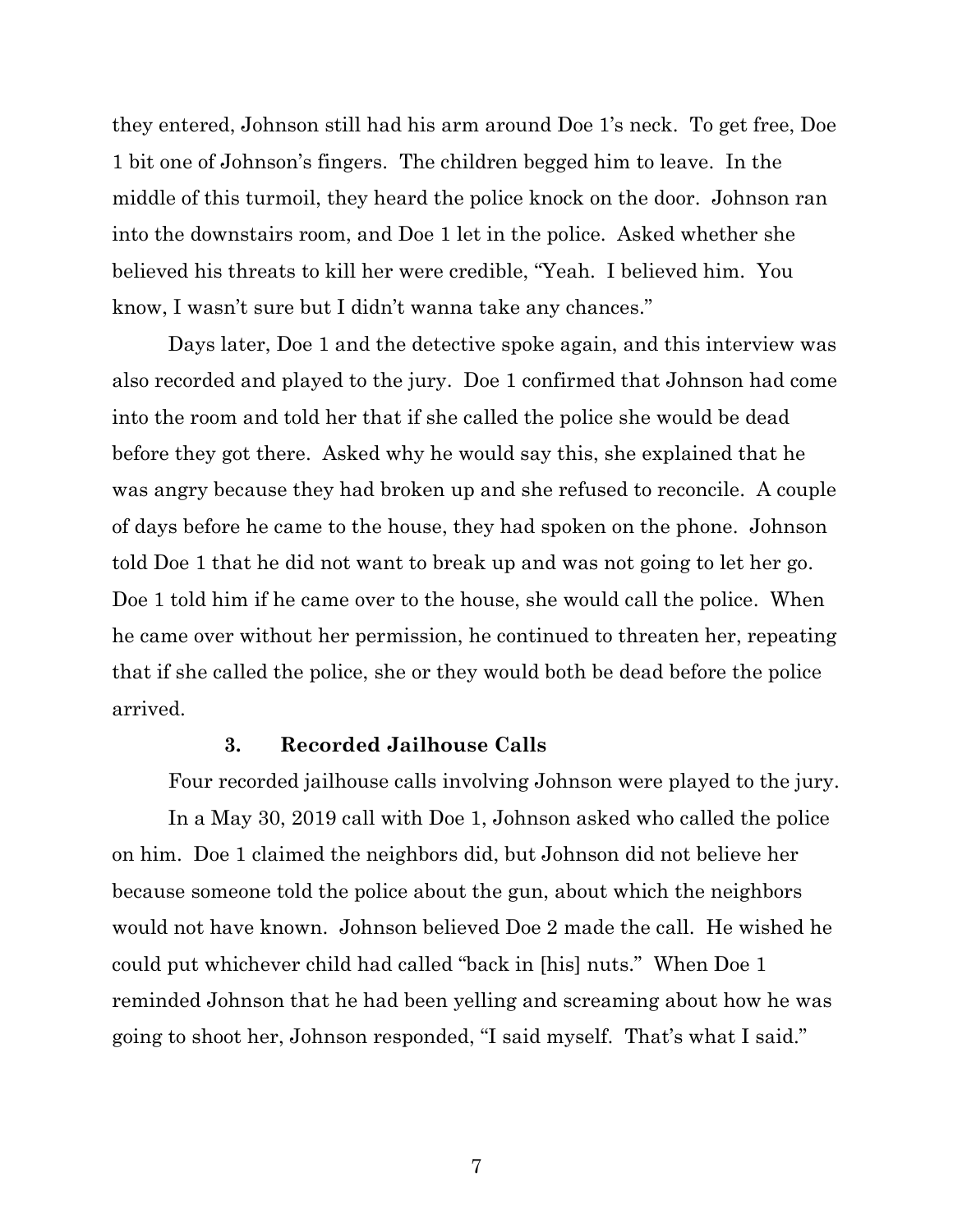In a July 25, 2019 call with a woman named L.J., with whom Johnson was in a relationship, Johnson explained that he had been suffering from depression for a long time. He said the "gun thing" was on him, and he was not going to "do anything to anybody." He had put the gun to his head, his hearing muffled, and he started to count intending to pull the trigger on three. But someone grabbed his arm and said to him, "I love you." At that point, he could hear again and put the gun down.

In a July 28, 2019 call with one of his daughters, Johnson complained that Doe 2 said he had hit her. He stated, "You know I ain't never hit y'all." The daughter responded, "You did dad." She also reminded Johnson that he hit both S.J. and Doe 2 that morning. He claimed that it was an accident, he did not try to hit anyone, and he was just talking with his hands.

In a September 20, 2019 call with L.J., Johnson revealed that he had "sent out instructions to everybody" to study so they could have "matchin' lines in [his] play." He explained that he "outlined every single detail" and the script disposed of "every single thing except for that one thing." He noted that "the play has to be well-orchestrated and read." Johnson said that if everyone "play[ed] ball" and rehearsed, then he felt great about it.

## **4. Family Members' Trial Testimony**

At Johnson's trial, which took place mid-October 2019, Doe 1, Doe 2, and S.J. testified, often inconsistently with their prior statements to police.

Doe 2 testified that in May 2019, she was living in the family's Antioch house with her mother, father, and sisters. She confirmed that it was her testimony that Johnson was living at the house the day he was arrested.

Around 4 a.m. on May 26, a very loud noise from her mother's room woke her. When she went over there, she saw her father, mother, and S.J. She was not surprised to see her father, nor was she scared to enter the room.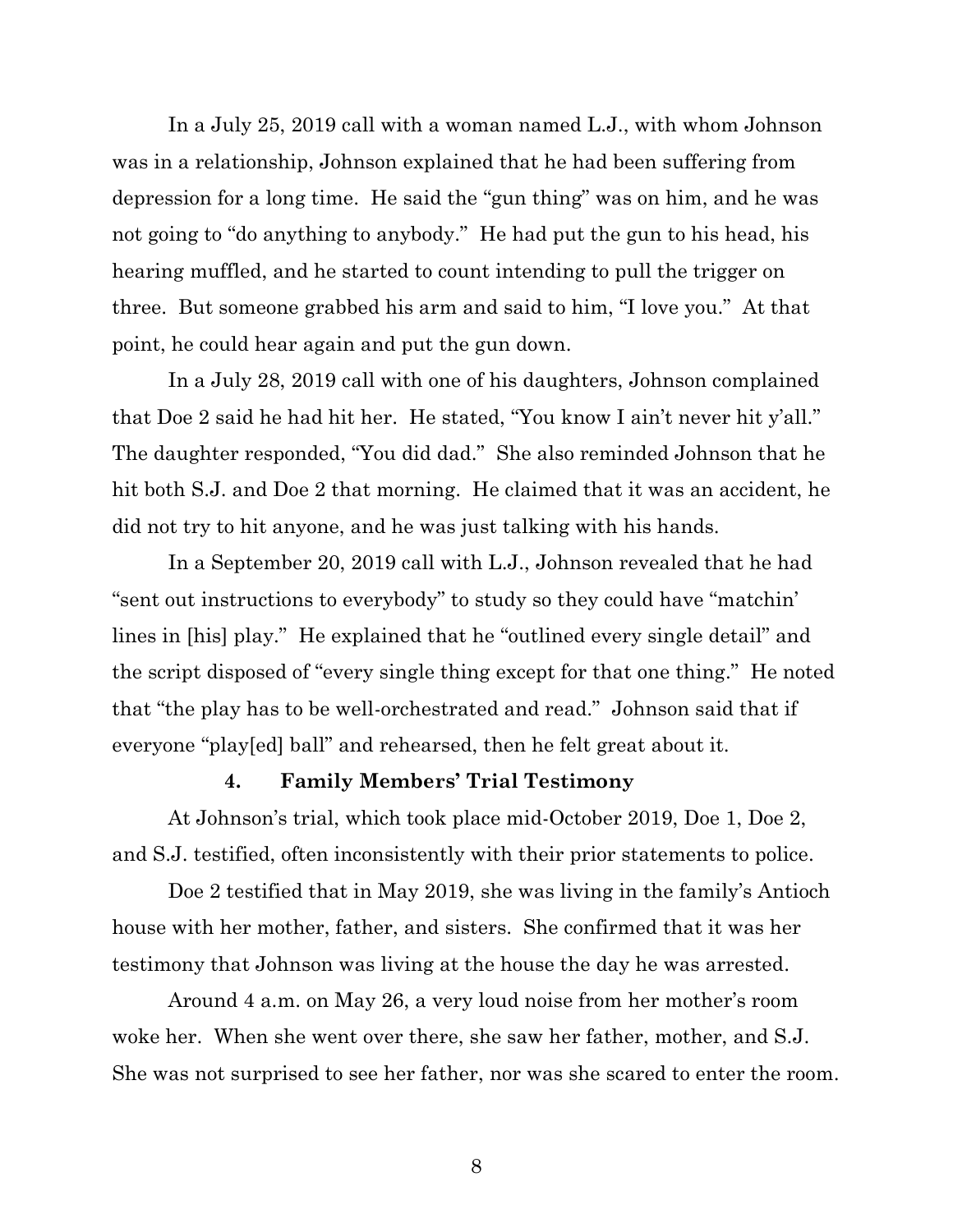At some point she heard a man and woman screaming, but she did not remember much about what happened after she reached the room. While in the room, she never saw her father strangle or choke her mother or hit one of her sisters. She did not remember if he made any physical contact with her mother or sisters that morning. Her father did not hit or make any physical contact with her. At some point, her mother walked, not ran, out of the bedroom, and Doe 2 returned to her room.

When she got to her room, she called 911 from her closet. She made the call because she was angry and "[t]here was just a lot going on. Chaos, I guess." She said there had been a lot of yelling, and that alone made for a chaotic environment. Because she was angry, she wanted her father out of the house that morning. While on the 911 call, she did not hear anything her father may have said. She did not remember her father ever saying that if the police came he would blow his brains out.

Doe 2 denied that she was ever fearful. She never thought her father had a gun and did not remember if she told the 911 operator he did. Later, she acknowledged it was possible her father had a gun but did not know or could not remember the basis for this belief. She had never seen her father with a gun before. She declined to describe her father as manipulative. She never saw him being physically violent with her mother.

Doe 1 testified that she had known Johnson for over two decades. They were married but separated, having broken up about a month prior to the May 26 incident. Johnson still had belongings in the Antioch house and periodically stayed there.

Two days before he came over on May 26, Doe 1 and Johnson spoke over the phone. She could not remember what they spoke about and "[could not] say for sure" whether Johnson indicated his desire to visit the house. At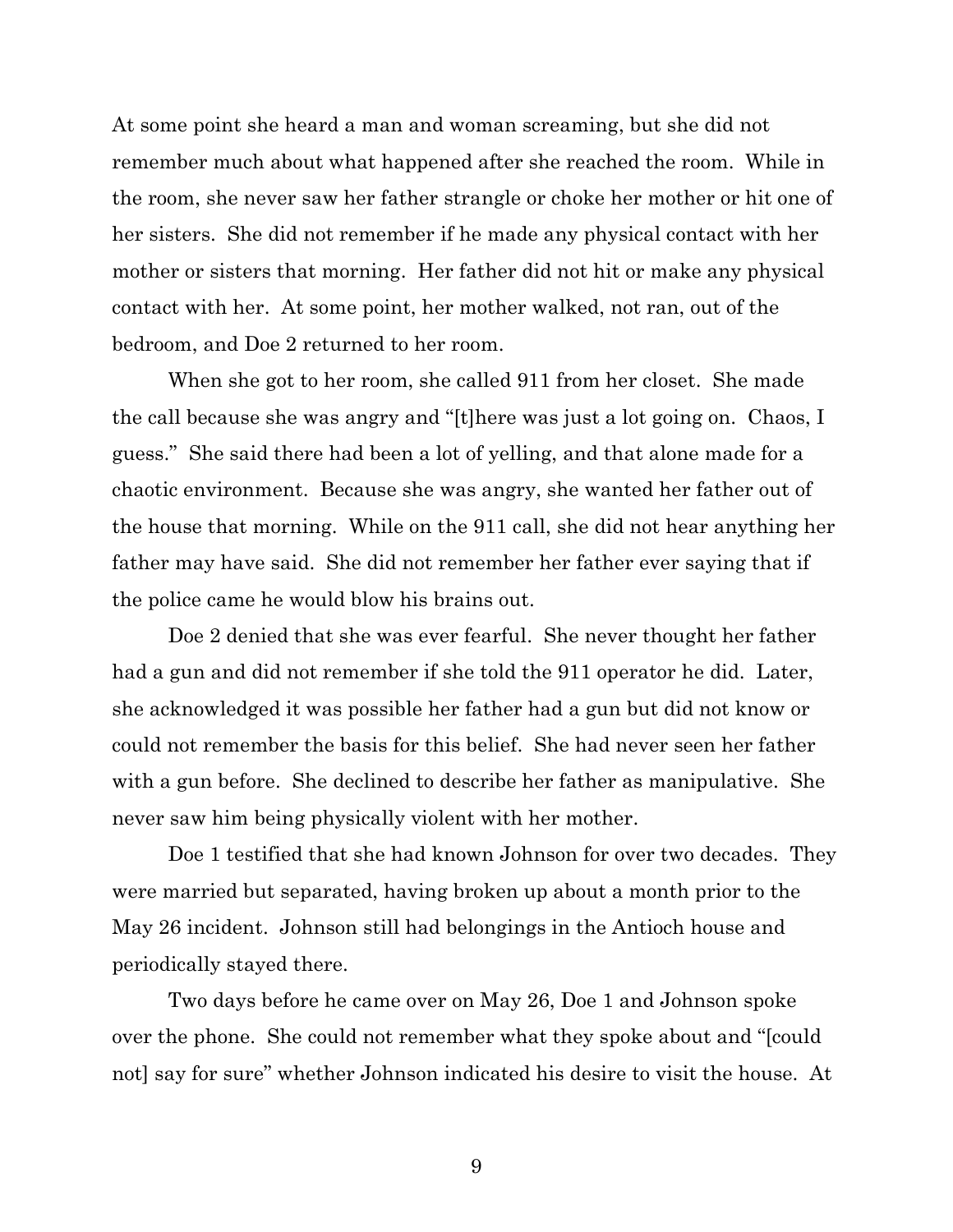the end of the conversation, she told Johnson that if he came over, she would call the police. She did not want to argue with him in front of their children because their relationship was not in a good state.

In the early morning hours of May 26, Doe 1 was sleeping in her upstairs bedroom. She woke when Johnson opened the door and walked in the room. She told him not to come over, but it was his place of residence. He was drunk, rambling, visibly upset, and angry but not violent or belligerent. She was angry he was there at that hour starting an argument. She did not recall Johnson ever saying to her that if she called the police, they would be dead before officers arrived. At some point, he pushed her phone towards her, and Doe 1 got out of bed to leave the room. Johnson grabbed her by the arm to keep her there. He got behind her and put his forearm on her neck. In that position with his hand close to her mouth, she bit him and was able to get away. As she was leaving, the children entered the room. Johnson and the children screamed and yelled, making for a chaotic scene. Doe 1 went downstairs to the kitchen to keep her distance from Johnson. Eventually, Johnson also came downstairs. Around that time, the police arrived, and she opened the door.

Doe 1 could not recall if Johnson ever struck or swung at her. She could not say that Johnson strangled her at any point. Nor could she say he did anything to deliberately impede her breathing, though she remembered having trouble breathing in her struggle to leave the room. She did not see Johnson strike any of their daughters.

Doe 1 added that the statement she gave the police that morning probably was not completely accurate because it was "heat of the moment." Twice, she stated she was not fearful of Johnson that night, only angry. She did not recall asking an officer for an emergency protective order. She only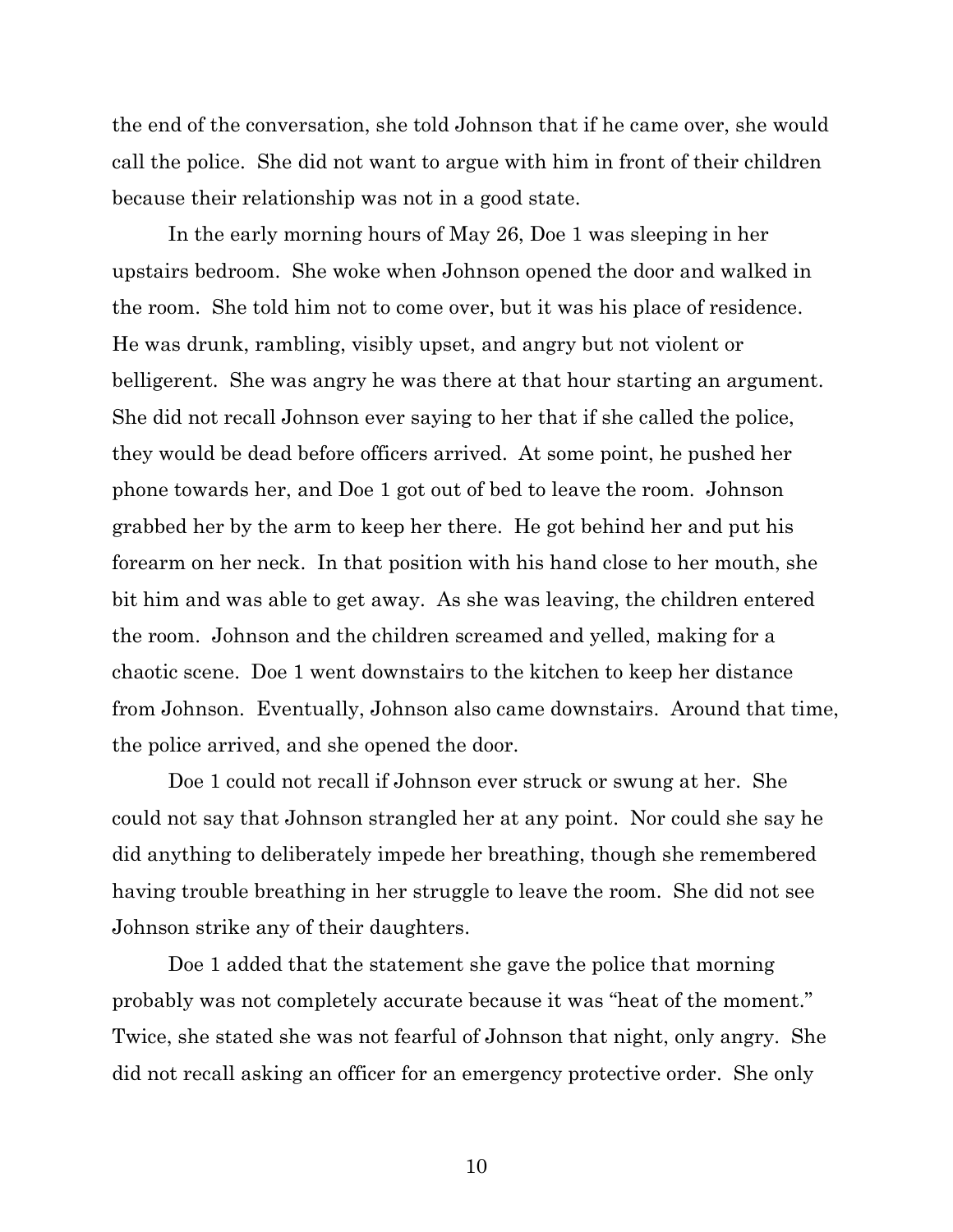asked for a temporary protective order so that she could put some physical space between herself and Johnson. She never saw Johnson with a gun that night either. After hearing her initial recorded interview with police on the scene, she explained that her statement regarding other instances of physical violence was not accurate. Her statement that she was scared was also not accurate. She had never been scared of physical retaliation from Johnson were she to call the police. She was just fed up with arguing with Johnson and exposing their children to that tension. In addition, Doe 1 never saw Johnson hold a gun to his head that day. Doe 1 stated she would not lie to protect Johnson, and none of her testimony reflected any effort to protect him. She and her daughters never came up with a plan for what testimony to give at trial.

S.J. testified that on the day her father was arrested, she had been awake getting ready for work when she heard her parents yelling and arguing loudly in the master bedroom. She considered her father to be living with them at the time. She walked down the hall to the master bedroom and found her parents still arguing, so she placed herself between them. Nothing physical occurred between her parents, and her mother walked out of the room. S.J. never saw her father hit her mother. He never touched her or her sisters.

After Doe 1 left, S.J. and P. went into the hallway with her father. Doe 2 was standing in one of the doorways. Her father, who was in the hallway, and her mother, who was at the top of the stairwell, continued to yell at each other. Eventually, they went downstairs. S.J. saw lights from outside and her mother went to the door. She heard her father from the guest bedroom say he was going to shoot himself. At no point, however, did she see him with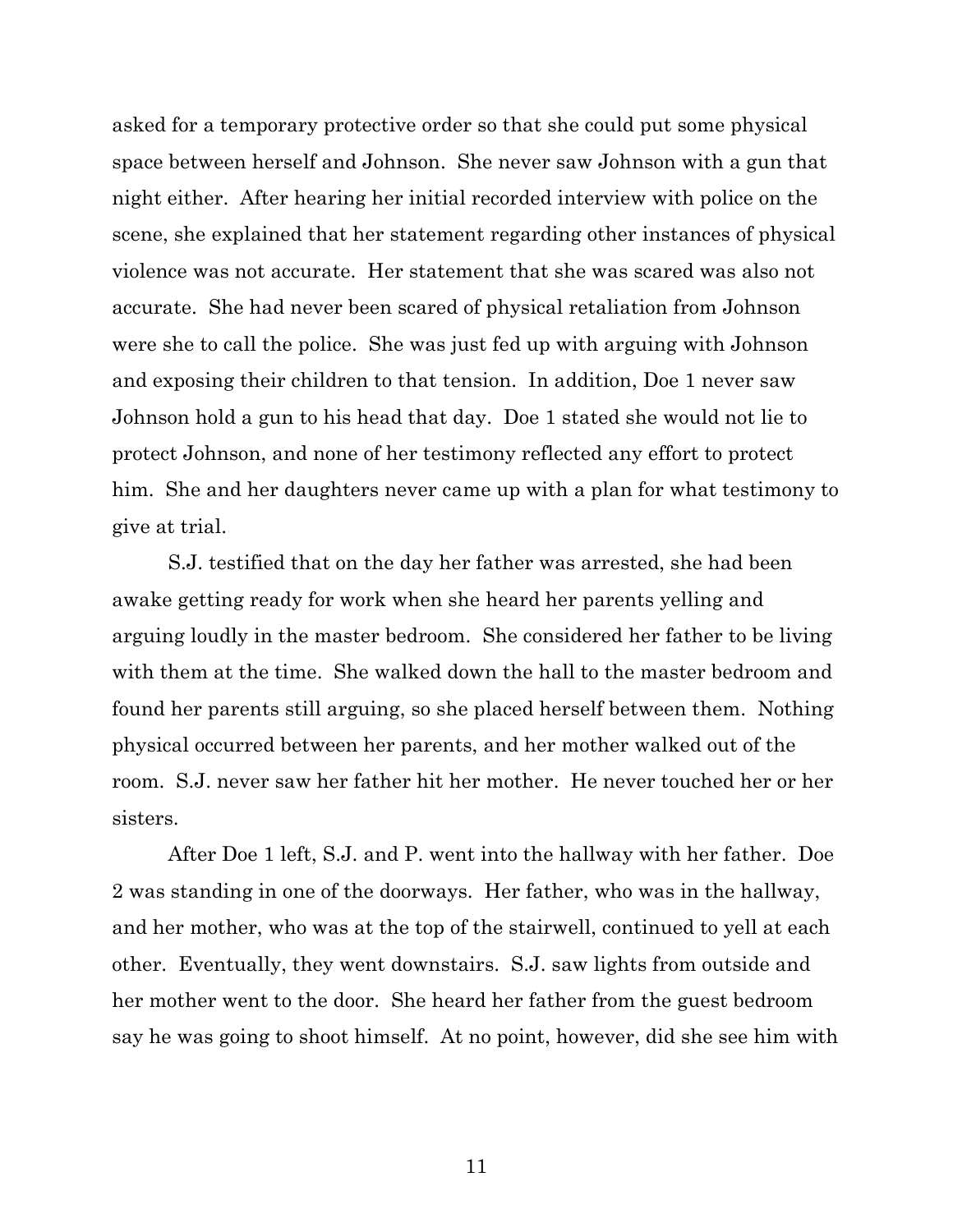a gun. After her father threatened to harm himself, she heard P. tell him she loved him. Her mother let in the officers.

S.J. never saw her father holding a gun but later saw the gun when talking with the police. She never approached an officer to get his attention or told anyone there was a gun in the house. Rather, she had been approached by an officer who told her that he knew there was a gun in the house. She brought him to the downstairs bedroom and told him if there were a gun it would be there. She thought as much because her father was in that room when she heard him say he was going to hurt himself. She told the officer she did not know where in the room the gun might be. When the officer pointed to a bucket, she replied that he could check there but she would not touch anything.

## **B. Defense Case**

Johnson testified on his own behalf. On May 26, he was living at the Antioch house and had been living there for about five years. He spent the night there about six nights that month, usually sleeping in the master bedroom. His belongings were there as well.

He acknowledged that Doe 1 had told him a couple of days earlier to not come by the house, but she had said similar things before and he had still been over. Besides, he had a plan to clean himself up and attend church with his daughters as a surprise. If the opportunity arose, he would also try to clear things up with Doe 1.

After Johnson let himself in the house, he walked towards his bedroom. The door was ajar, and he walked right in and saw Doe 1 awake. They exchanged greetings. He then addressed the "elephant in the room." He had been having an affair, and his mistress's husband was furious and had contacted Doe 1. The mistress's husband had told Doe 1 lies which Doe 1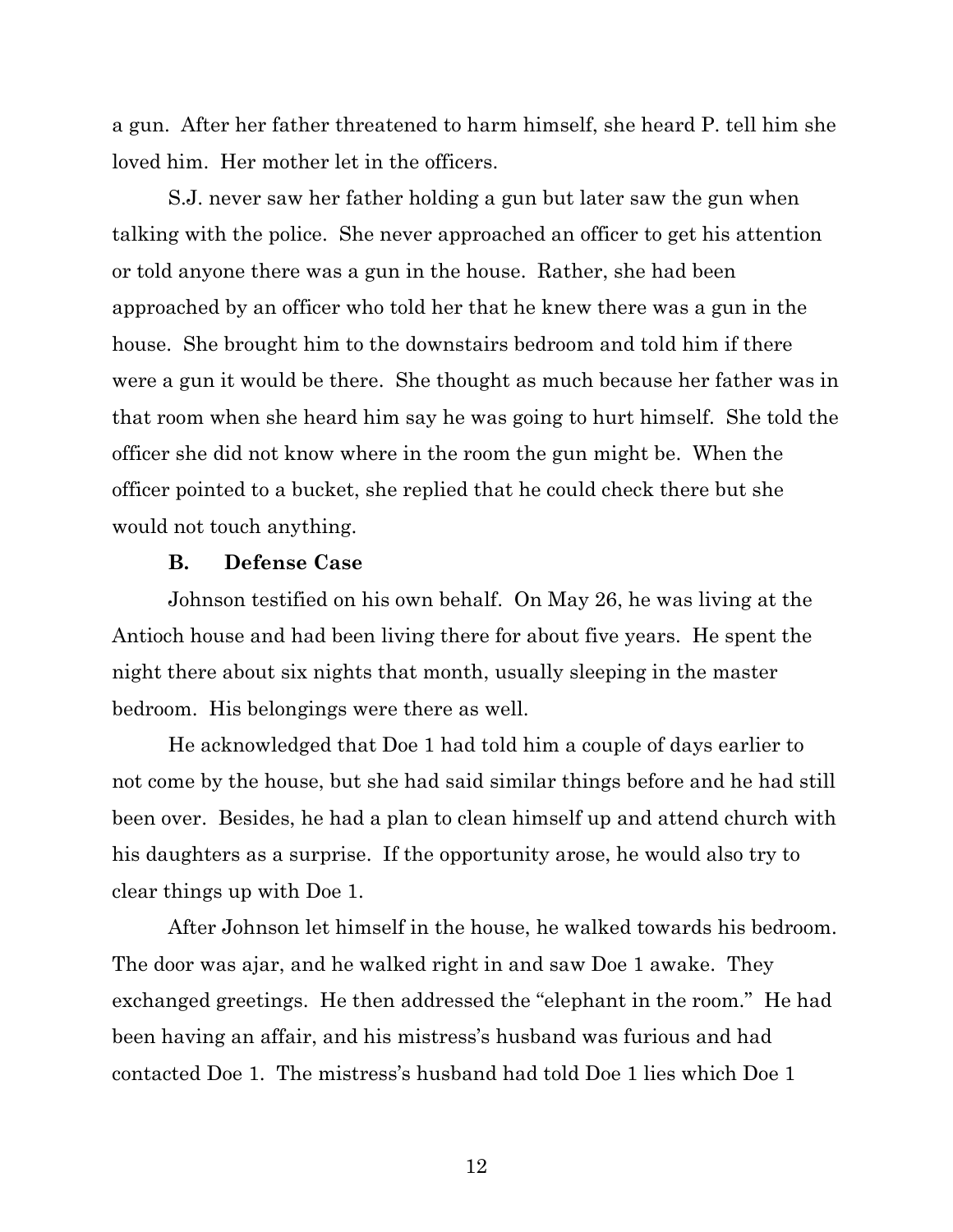continuously repeated to Johnson. Johnson thought these interferences were preventing his reconciliation with Doe 1. For about 20 minutes, he and Doe 1 spoke in a conversational tone. At some point, he saw her phone and pushed it to her, directing her to call his mistress's husband to clear everything up. After she refused to call, the conversation became more heated. Doe 1 called him a liar and cheater and said she did not believe anything he said. When she tried to leave, he blocked the door and told her again to call. Doe 1 again refused and told Johnson to move. He stayed put, and Doe 1 "kind of shoved [him] a couple of times" to move him and insisted that he move. He still stayed put, so Doe 1 took a swipe at his face trying to scratch him. He caught the blow with his wrists and was cut by her nails. He then grabbed Doe 1's face, and she twisted her head and bit his finger. He called her a "bitch" or "maggot bitch." He grabbed her neck and pushed her towards the bed, on which she fell. Johnson explained that he was holding Doe 1's shoulder and neck, recognizing that she might not have been able to breathe "for a second."

Their argument became very loud. When Johnson turned he saw his two oldest daughters, P. and S.J., yelling in the doorway. His other two daughters also came over. He said, "It was just so much chaos. Everybody's just yelling back and forth. Yelling, yelling, yelling, yelling, yelling." He screamed for everyone to shut up. He tried to explain what was happening but could not due to all the yelling.

Doe 1 left the room, passing her daughters standing in the doorway. Johnson pushed his way through his daughters and followed Doe 1. In the hallway, he kept yelling at Doe 1, who stood atop the stairwell. Eventually, Doe 1 went downstairs, the children scattered, and he went into the downstairs bedroom, "the only sanctuary [he] knew in the house." There, he thought about taking his life. He explained, "I was really, really, really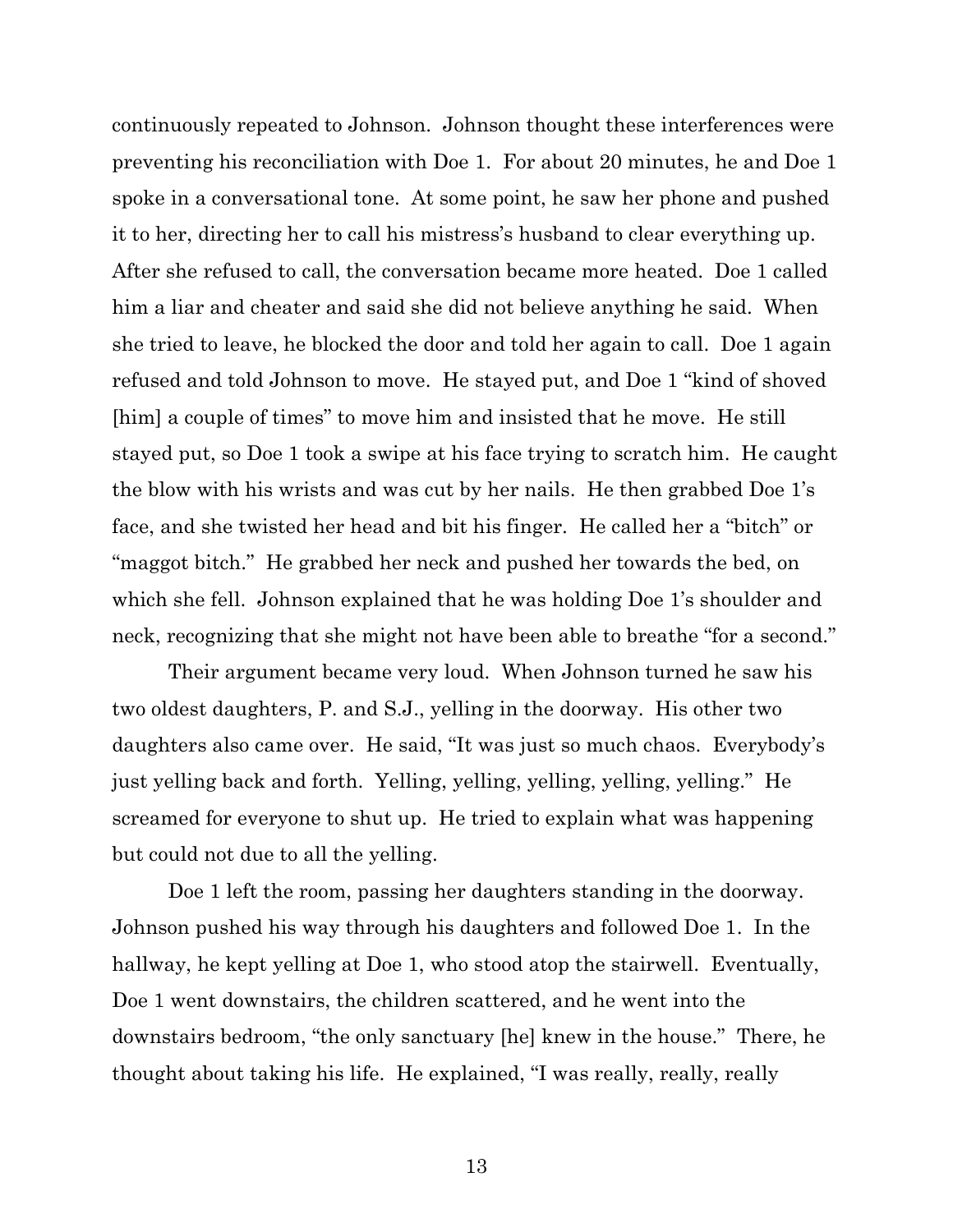upset. I was cryin' and very irate at the time. I felt like I was having' some kind of emotional attack." He retrieved a gun from a drawer, put the gun to the back of his head, and began to count. Suddenly, he heard somebody screaming, "No," and telling him, "I love you, I love you." He felt someone pull his arm down, and his arm went limp. All the noise of the house, which had been muffled, became loud again. He placed the gun underneath some clothes in a basket. He heard the door and a man in the living room call his name. He wiped his face, got himself together, and calmly walked out to meet the officer.

Johnson did not recall or did not remember what he said to Officer Ibanez that morning. He likely denied saying he was going to shoot himself because it was embarrassing, and he did not want anyone to know. He also knew it was illegal for him to possess a firearm. He did not remember telling the officer that he never got physical with anyone that morning.

Johnson stated that he never threatened Doe 1's life in the master bedroom, nor did he ever threaten his daughters. The only life he threatened was his own. He denied stating that he would be dead before the police came. He denied telling Doe 1 days before his visit that if she called the police, the two of them would be dead before they arrived. He also denied ever stating that he would blow his brains out if the police came.

Johnson acknowledged that he sent his family certain instructions, which he described as a "play" as to how to act, and that he wanted everyone to study the play and know their lines. He sent the instructions because he wanted to "make sure that everything was . . . presented properly." He wanted the jury – and everybody – to know that he lived in the Antioch house. It was "kinda creepy sounding" for his family to say that he did not live in a house he had been living in forever. He also told his family to use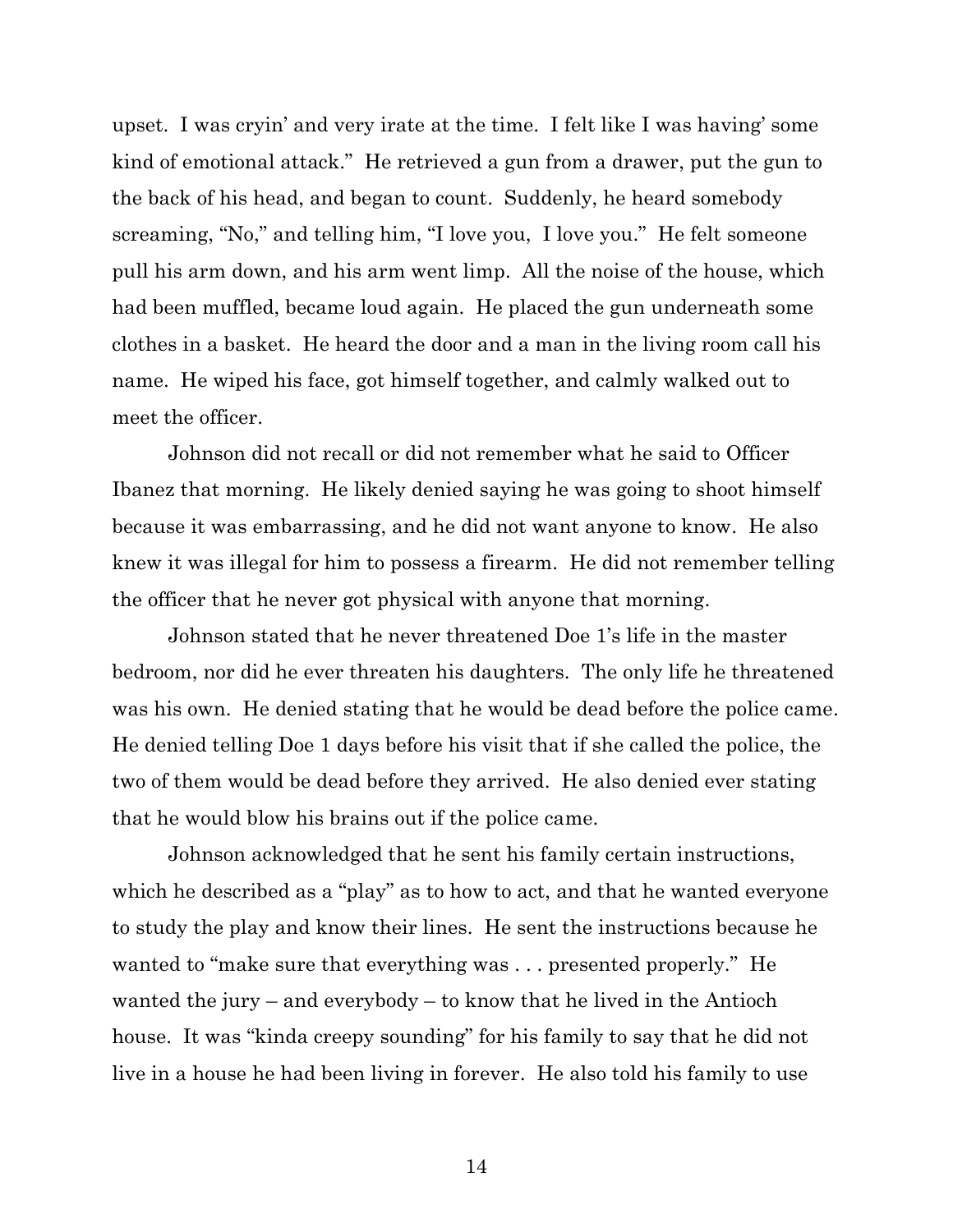the word "upset" and not scared because he did not want to appear to be a monster to the jury when he had no intent of harming his family. On reflection at trial, he saw that sending the instructions was a "dumb move" and regretted it, but noted he was worried about how he would come across in court.

# **C. Rebuttal**

On rebuttal, Officer Ibanez testified that in his unrecorded conversation with Johnson in the living room that morning, Johnson did not say that Doe 1 hit him. Johnson indicated that he and Doe 1 had a purely verbal argument and denied that anything physical happened between them. Johnson denied having a gun or ever saying that he was going to shoot himself if the police came.

# **D. Verdict, Sentencing, and Appeal**

The jury found Johnson guilty as charged on all counts. As to count 1 (first-degree residential burglary), the jury found true the allegation that Johnson was armed with a firearm during the commission of the burglary. As to count 5 (dissuading a witness by force or threat), the jury found true the allegation that Johnson personally used a firearm during the commission of the offense. On December 16, 2019, the trial court denied Johnson probation and sentenced him to state prison for three years. Johnson appealed. 2

# **DISCUSSION**

# **A. Count 5 – Substantial Evidence**

Johnson raises as his first issue on appeal a substantial evidence challenge to his count 5 conviction for dissuading a witness under section 136.1(c)(1) based on his statement that he would blow his brains out if police

<sup>2</sup> Upon completion of briefing in this appeal, Johnson filed a petition for writ of habeas corpus. We have disposed of the habeas petition by separate order filed today.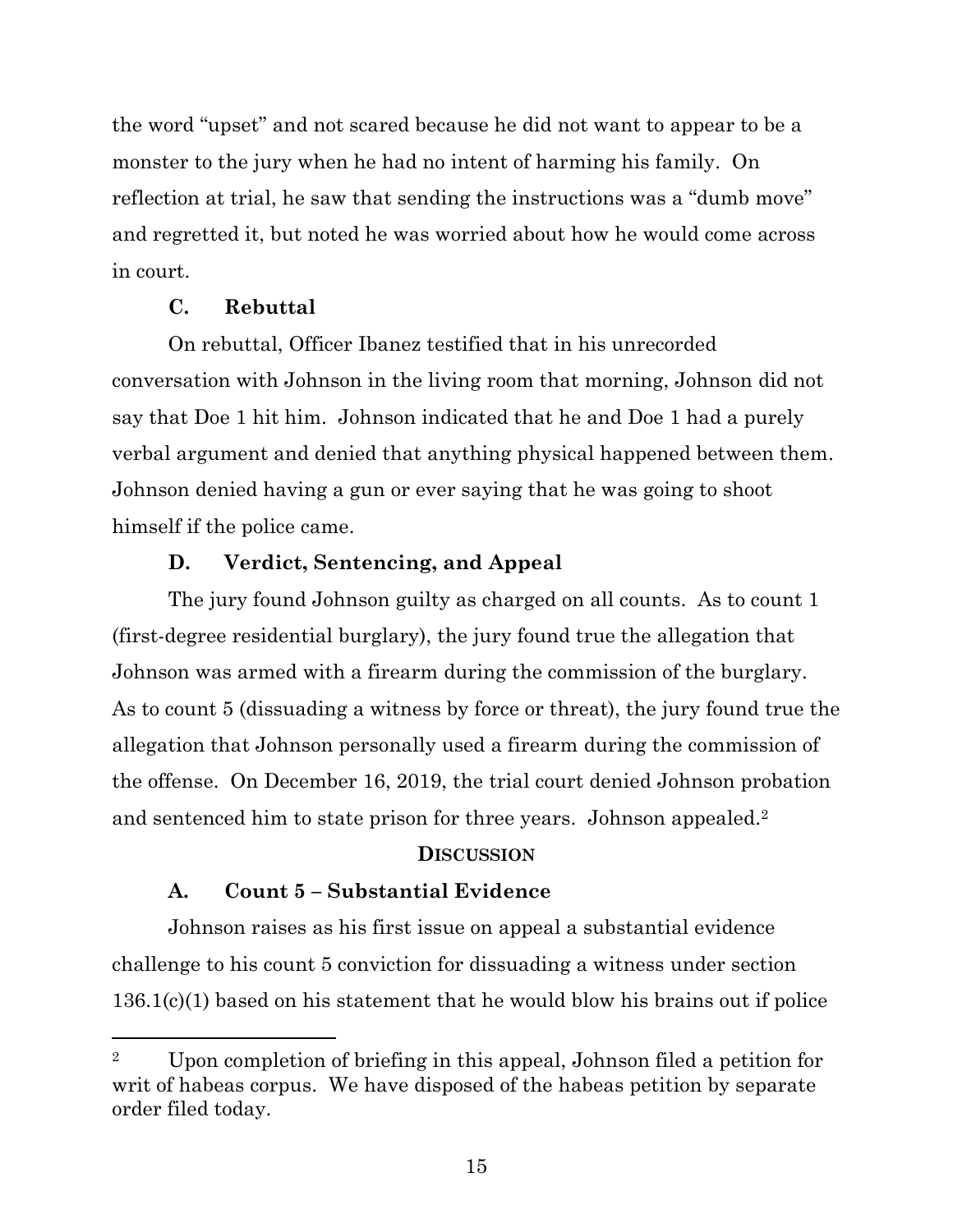came to the house. He contends there was insufficient evidence to support his count 5 conviction because he only threatened himself with this statement, and this was not evidence that he used a threat of force or violence upon "a witness or victim or any third person" within the meaning of section 136.1(c)(1).

## **1. Applicable Law**

In reviewing a claim of insufficiency of evidence to support a criminal conviction, " 'the court must review the whole record in the light most favorable to the judgment below to determine whether it discloses substantial evidence—that is, evidence which is reasonable, credible, and of solid value such that a reasonable trier of fact could find the defendant guilty beyond a reasonable doubt.' " (*People v. Hillhouse* (2002) 27 Cal.4th 469, 496.)

"Section 136.1 criminalizes trying to dissuade a [witness] from reporting a crime. The offense can be either a misdemeanor or felony; if the perpetrator tried to dissuade by using force or the threat of force, it is a felony." (*People v. Ortiz* (2002) 101 Cal.App.4th 410, 415–416.)

Section 136.1, subdivision  $(b)(1)$  ("section 136.1 $(b)(1)$ "), which defines the basic crime, provides in part: "Except as provided in subdivision (c), every person who attempts to prevent or dissuade another person who has been the victim of a crime or who is witness to a crime from doing any of the following is guilty of a public offense and shall be punished by a imprisonment in county jail for not more than one year or in the state prison: [¶] (1) Making any report of that victimization to any peace officer or state or local law enforcement officer  $\dots$ ." (§ 136.1, subd. (b)(1).) Violation of this provision is a wobbler, chargeable as a misdemeanor or felony. (*People v. Reyes* (2020) 56 Cal.App.5th 972, 982 (*Reyes*).)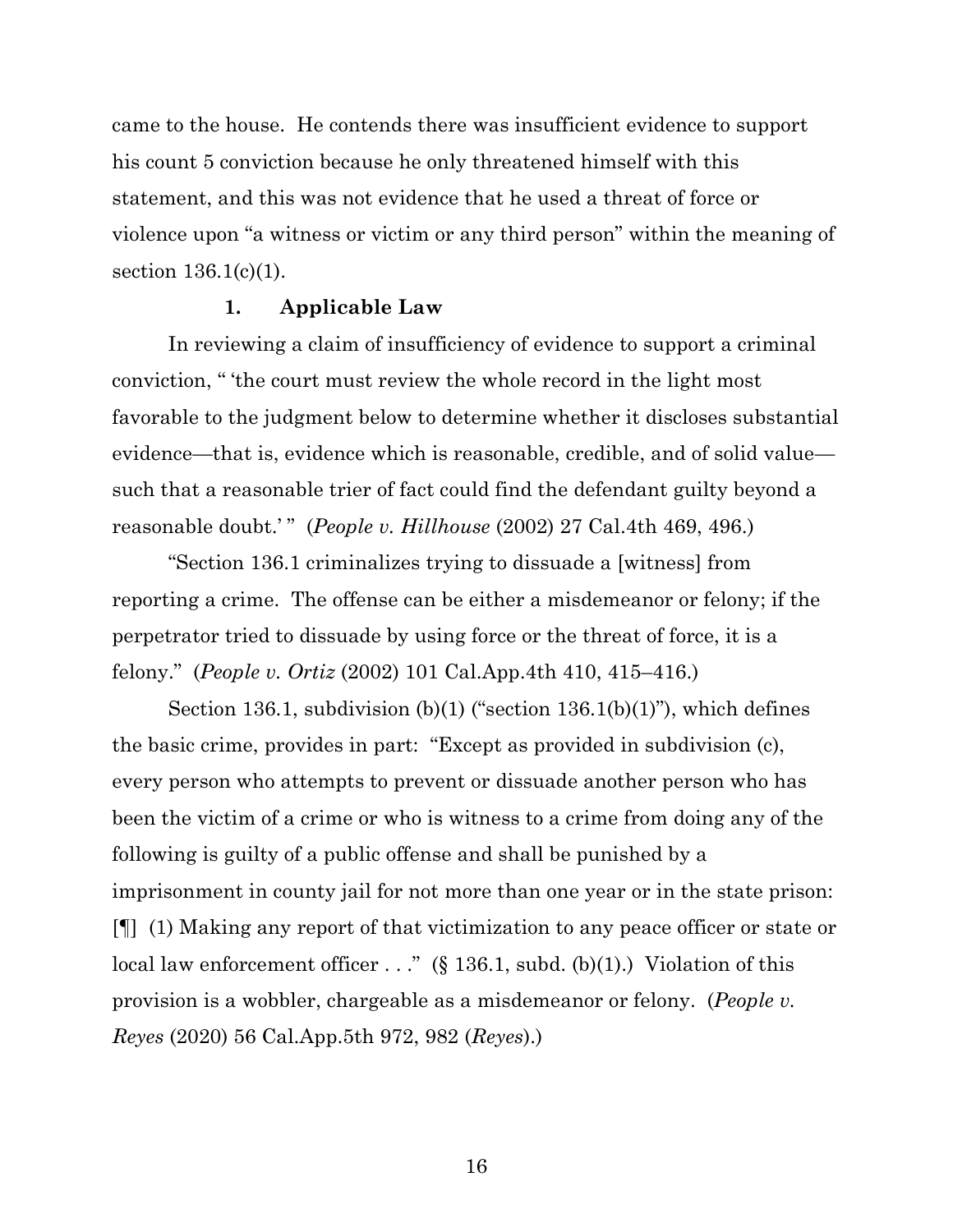Section 136.1(c)(1), which defines the aggravated form of the crime and subjects the perpetrator to higher penalties, provides in relevant part: "Every person doing any of the acts described in subdivision (a) or (b) knowingly and maliciously under any one or more of the following circumstances, is guilty of a felony punishable by imprisonment in the state prison for two, three, or four years under any of the following circumstances: [¶] (1) Where the act is accompanied by force or by an express or implied threat of force or violence, upon a witness or victim or any third person or the property of any victim, witness, or any third person." (§ 136.1, subd. (c)(1).)

Thus, under section 136.1(b)(1), a defendant who attempts to dissuade a victim or witness from contacting the police is guilty of either a misdemeanor or a felony, but if the defendant's attempt is accompanied by an express or implied threat of force directed at the witness, victim, or a third person, he or she is guilty of a felony with an increased term of imprisonment under section  $136.1(c)(1)$ .

### **2. Analysis**

Johnson contends he cannot be guilty of felony dissuasion under section 136.1(c)(1) because under the statute's plain language, an act of attempted dissuasion must be accompanied by a threat of harm to another person: a witness, victim, or third person. Johnson asserts the charge in count 5 was solely based on his statement that if police came to the house, he would "blow his brains out." He says the only person threatened with harm by this statement was himself. Therefore, the jury's finding that Johnson's attempted dissuasion was accompanied by a threat of force or violence upon "a witness or victim or any third person" within the meaning of section 136.1(c)(1) cannot be sustained, and he cannot be guilty of a straight felony nor subject to any increased prison term under section 136.1(c)(1).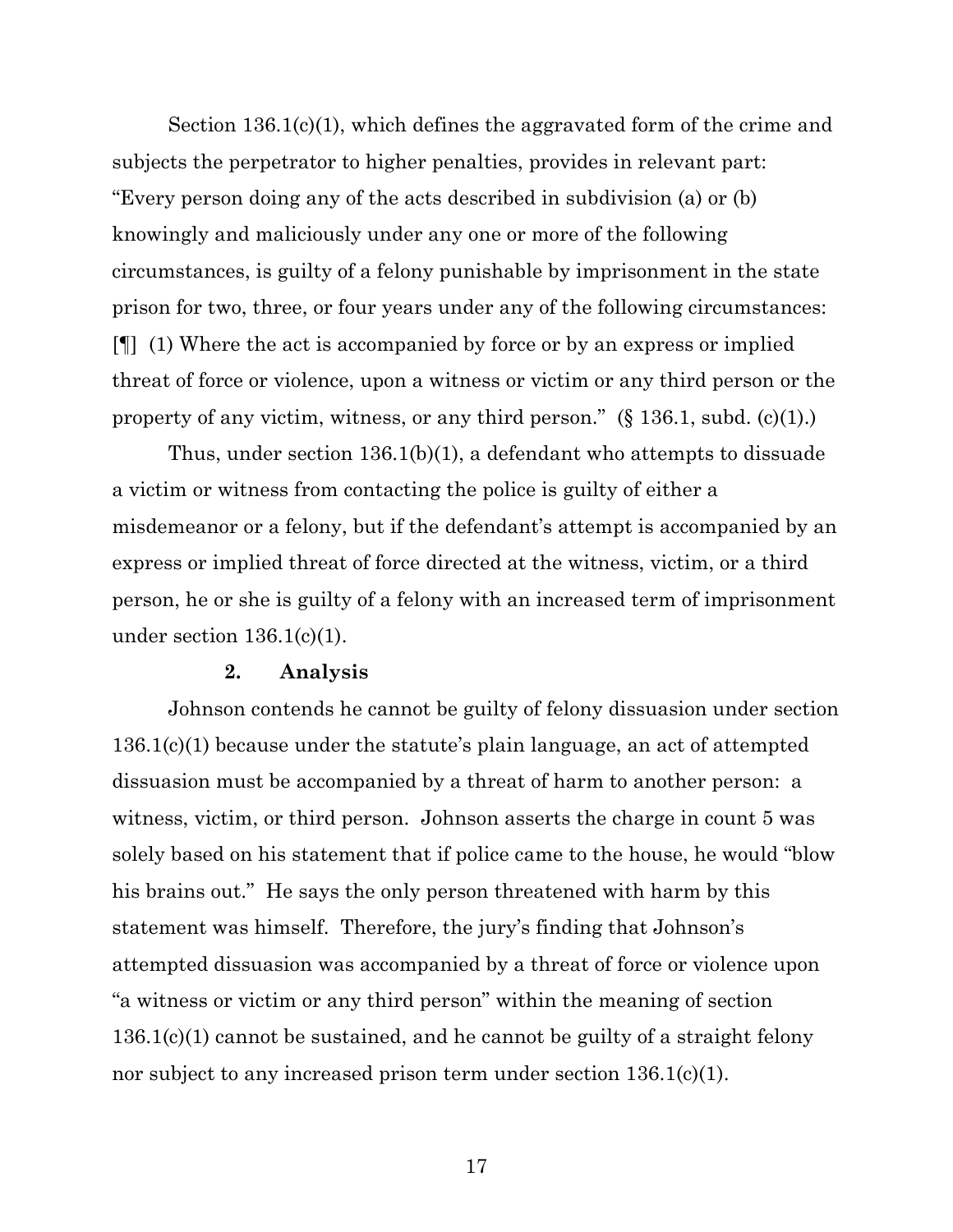The People acknowledge that Johnson's conviction for count 5 was not based on any threat to shoot another person. Nor do the People dispute that his count 5 conviction was based on his act of pointing a gun to his head and threatening to blow his brains out. Rather, they argue Johnson's threat of self-harm constituted threat to a "third person" within the meaning of section  $136.1(c)(1)$ .

Thus, Johnson's substantial evidence argument raises an issue of statutory construction concerning the meaning of "third person" in section 136.1(c)(1). The parties have cited no case construing this term in the context of section  $136.1(c)(1)$ , nor have we found such any such case. Accordingly, this matter appears to raise an issue of first impression.

"In construing a statute, our role is to ascertain the Legislature's intent so as to effectuate the purpose of the law. [Citation.] In determining intent, we must look first to the words of the statute because they are the most reliable indicator of legislative intent." (*People v. Lopez* (2003) 31 Cal.4th 1051, 1056 (*Lopez*).) " 'The words of the statute should be given their ordinary and usual meaning and should be construed in their statutory context.' " (*People v. King* (2006) 38 Cal.4th 617, 622.) "If the statutory language is clear and unambiguous, the plain meaning of the statute governs." (*Lopez*, *supra*, at p. 1056.)

" 'If, however, the language supports more than one reasonable construction, we may consider "a variety of extrinsic aids, including the ostensible objects to be achieved, the evils to be remedied, the legislative history, public policy, contemporaneous administrative construction, and the statutory scheme of which the statute is a part." [Citation.] Using these extrinsic aids, we "select the construction that comports most closely with the apparent intent of the Legislature, with a view to promoting rather than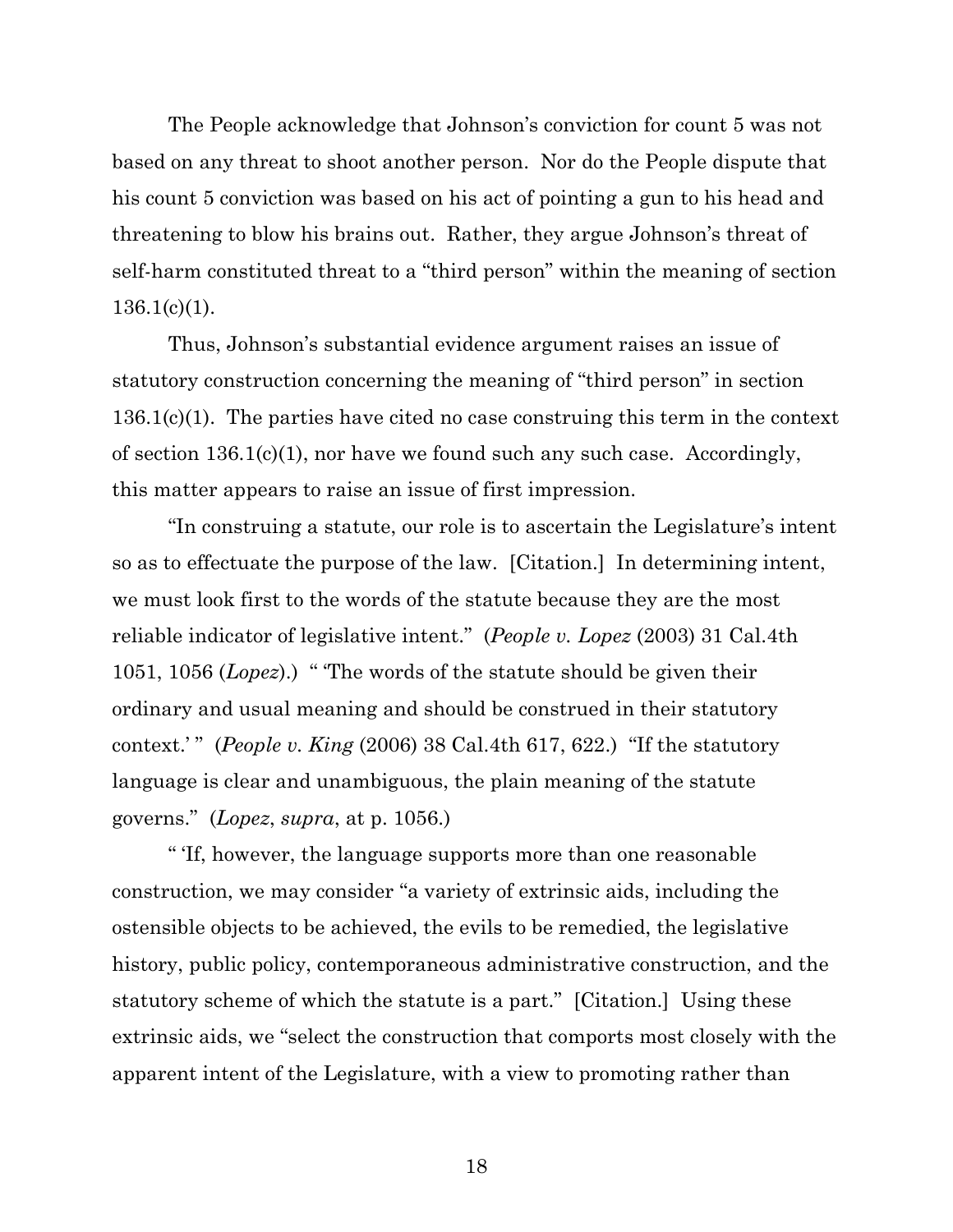defeating the general purpose of the statute, and avoid an interpretation that would lead to absurd consequences." " (*Lopez*, *supra*, 31 Cal.4th at p. 1056.) "If a statute defining a crime or punishment is susceptible of two reasonable interpretations, we ordinarily adopt the interpretation that is more favorable to the defendant." (*People v. Arias* (2008) 45 Cal.4th 169, 177.)

Here, we need not look beyond the statute's plain meaning to determine whether the Legislature intended a threat of harm to oneself to constitute a threat to a "third person" to be guilty of attempted dissuasion. Section 136.1(c)(1) unambiguously requires that a felonious act of attempted dissuasion be "accompanied by force or by an express or implied threat of force or violence[] upon a witness or victim or *any third person.*" (§ 136.1, subd. (c)(1), emphasis added.) "When attempting to ascertain the ordinary, usual meaning of a word, courts appropriately refer to the dictionary definition of that word." (*Wasatch Property Management v. Degrate* (2005) 35 Cal.4th 1111, 1121–1122.) The Merriam-Webster Online Dictionary defines "third person" as "a set of linguistic forms (such as verb forms, pronouns, and inflectional affixes) referring to one that is neither the speaker or writer of the utterance in which they occur nor the one to whom that utterance is addressed." (Merriam-Webster Dict. Online (2022), [https://www.merriam](https://www.merriam-webster.com/dictionary/third%20person)[webster.com/dictionary/third%20person](https://www.merriam-webster.com/dictionary/third%20person) [as of June 17, 2022].) The entry for "third person" in Black's Law Dictionary directs us to the definition of "third party." (Black's Law Dictionary, 11th ed. 2019, at p. 1783.) That term is defined as "[s]omeone who is not a party to a lawsuit, agreement, or other transaction but who is usu. somehow implicated in it; someone other than the principal parties." (*Id.* at p. 1782.) The entry adds, "Also termed *outside party; third person*." (*Ibid.*, emphasis added.) Both dictionary definitions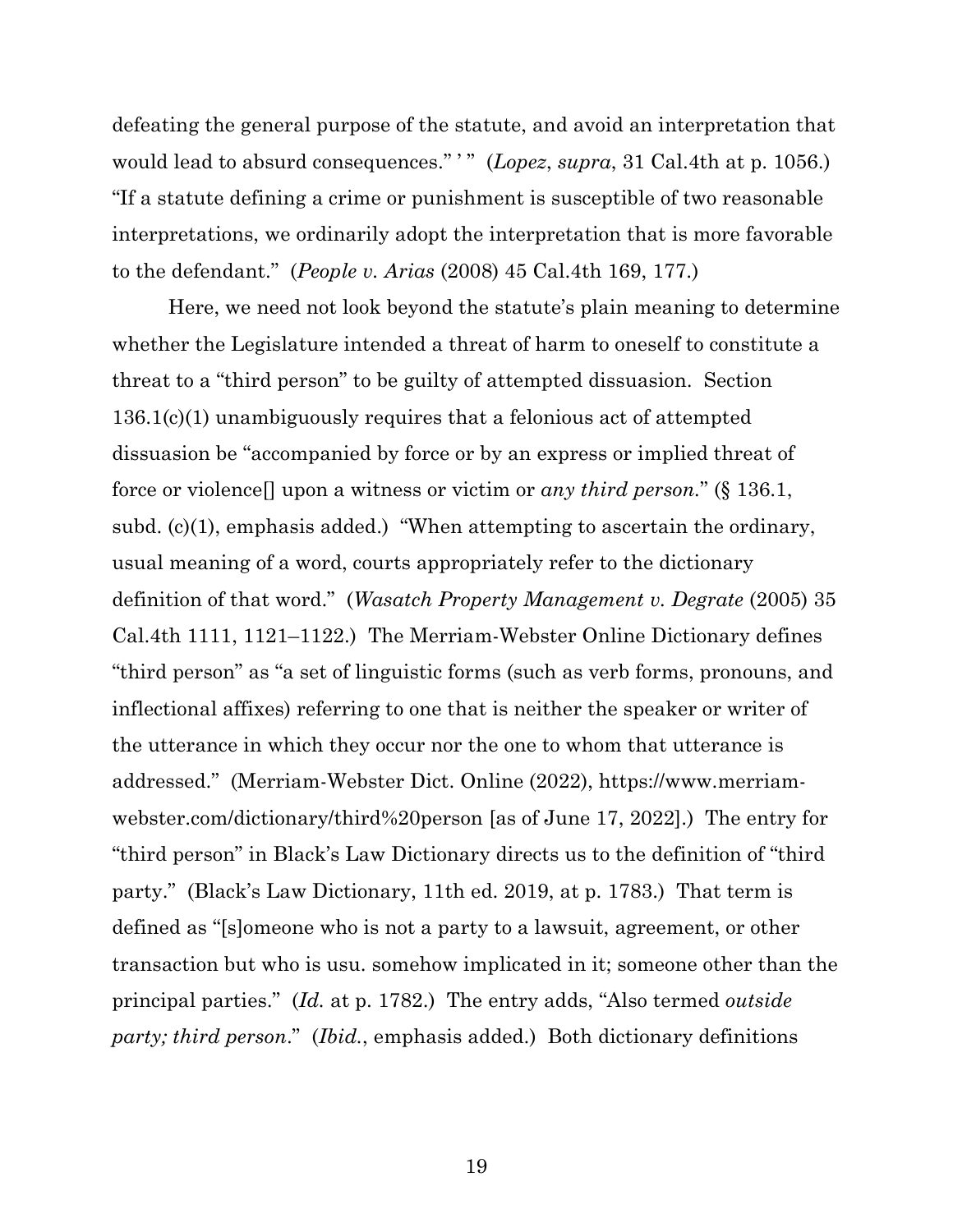convey a third person to be a person besides the two primarily involved in a situation.

Applying these dictionary definitions in a reasonable and commonsense manner, we conclude that "third person" as used in section  $136.1(c)(1)$ refers to an outside party who is neither the person making the threats or the person to whom such threats are being directed. Thus, when a person is attempting to dissuade another from contacting the police solely under the threat of self-harm, he or she is not threatening force or violence upon a third person. Accordingly, we conclude under the plain language of section 136.1(c)(1), a defendant who expressly or impliedly threatens force or violence upon himself or herself does not threaten a "third person" within the meaning of section 136.1(c)(1).

For count 5, the prosecution presented no argument or evidence that Johnson threatened anyone else beyond himself, relying solely on his statement that he would blow his brains out if the police were called to support the charge. Because there was no substantial evidence of harm to a third person, we conclude that substantial evidence did not support the count 5 conviction of attempting to dissuade a witness in violation of section  $136.1(c)(1)$ .

The People's arguments do not compel us to go beyond our plain meaning analysis or to adopt a different construction. The People do not identify any ambiguities in the statutory text, nor do they seek to present any extrinsic materials relevant to the construction of the statutory language.<sup>3</sup>

<sup>&</sup>lt;sup>3</sup> We asked the parties to address at oral argument whether any extrinsic aids, including the legislative history of section 136.1, shed light on the meaning of "any third person" in section  $136.1(c)(1)$ . Although we need not go beyond the unambiguous plain meaning of the statute, we may "look to legislative history to confirm our plain-meaning construction of [the] statutory language." (*Hughes v. Pair* (2009) 46 Cal.4th 1035, 1046.)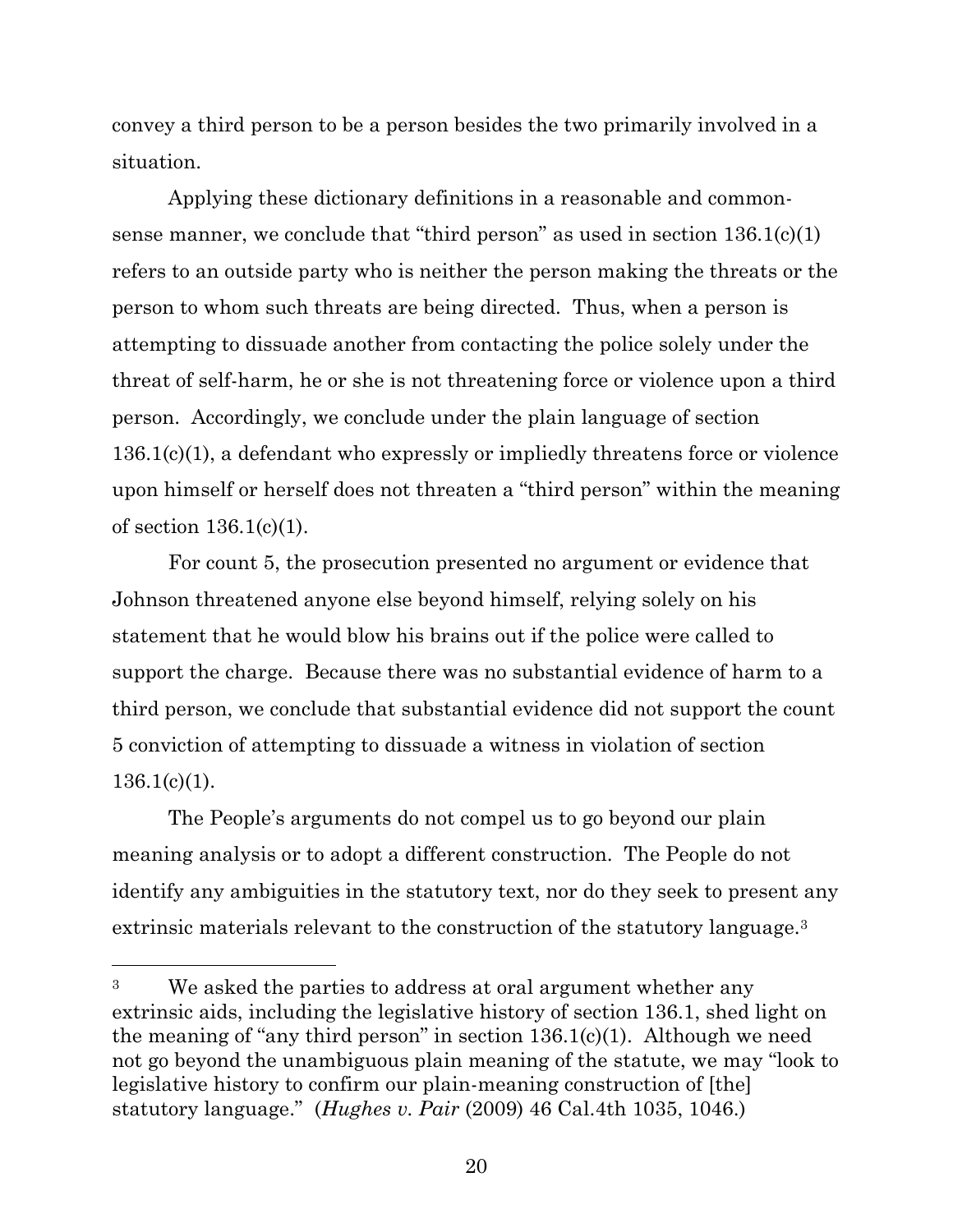Rather, the People contend in a rather conclusory fashion that "third person" is simply "anyone other than the person the defendant is trying to dissuade." In their view, Johnson was a "third person" within the meaning of the statute because he was not a victim or the witness who he was trying to dissuade. This is not persuasive. Simply because Johnson cannot be categorized as a "victim" or "witness"—as set forth in section  $136.1(c)(1)$  does not render him a "third person." The People provide no support for this reading of the statute which reduces "third person" into a catch-all provision

Assembly Bill No. 2909 (1979–1980 Reg. Sess.) ("AB 2909") revised California's witness intimidation statutes by (among other things) adding section 136.1 to the Penal Code—including the "any third person" phrase in subdivision (c)(1) at issue in this appeal. (See *People v. Wahidi* (2013) 222 Cal.App.4th 802, 807–809.) Analysis for AB 2909 explains that the bill was introduced to pattern the California witness intimidation statute after the model statute proposed by the American Bar Association (ABA). Section 3 of the ABA model statute, entitled "Felonious Intimidation of Witnesses and Victims," provides in part: "Every person doing any of the acts described in the misdemeanor section on intimidation of witnesses and victims in Section 2 knowingly and maliciously under any one or more of the following circumstances, is guilty of a felony: [¶] (a) Where such act is accompanied by an express or implied threat of force or violence, upon a witness or victim or any third person or the property of any victim, witness, or *any third person*." (Emphasis added.). It appears the language in section  $136.1(c)(1)$  imposing higher penalties upon a defendant who uses force or the threat of force upon "a witness or victim or any third person" to dissuade one from contacting the police was taken verbatim from the model statute. Commentary on this section notes, "What may be slightly novel about this section is its inclusion of a threat directed at any third person (i.e., a spouse) in (a)." By specifying "spouse" as an example of a "third person," the commentary suggests the ABA was concerned about a perpetrator's threats of force or violence upon persons other than the perpetrator, i.e., threats of self-harm. We found nothing in the commentary to the model statute or in the legislative history materials for AB 2909 indicating that threats to oneself could qualify as threats to a "third person" within the meaning of the statute.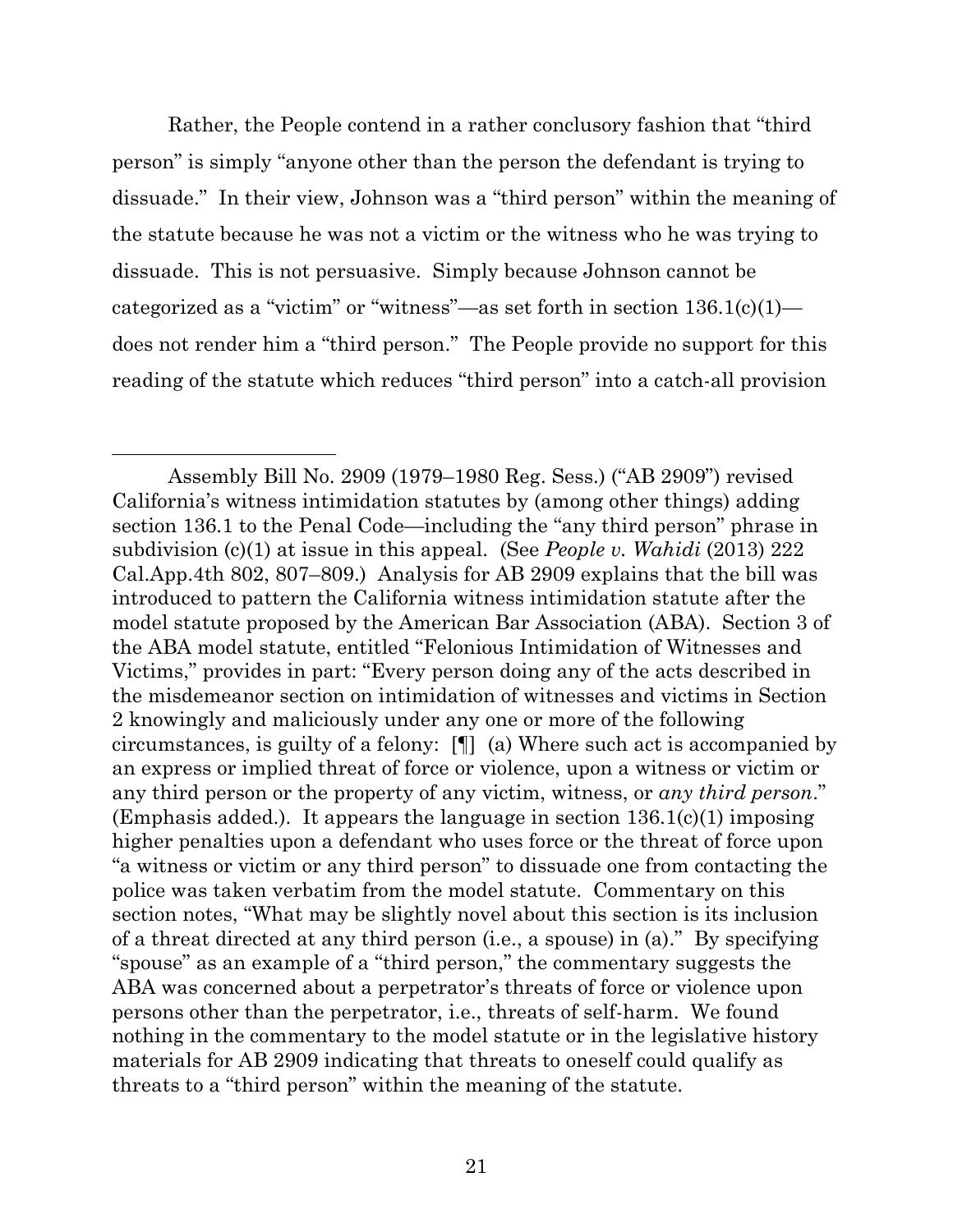for all non-victims and non-witnesses. Nor do the People address the ordinary and common-sense usage of "third person" discussed above.

The People further argue that had the Legislature intended for defendants to be excluded, it could have easily stated that the act of dissuasion becomes a felony when it is accompanied by a threat of force or violence upon a witness or victim or "anyone other than the defendant." This, too, is not persuasive. The Legislature could have chosen to explicitly include a threatened act of self-harm within the ambit of section 136.1(c)(1) by simply omitting the word "third" from the text, making dissuasion by force a felony when accompanied "by force or by an express or implied threat of force or violence[] upon a witness or victim or *any [] person.*" Instead, the Legislature chose to include "third person," and we must avoid a construction which makes that term surplusage. (See *People v. Woodhead* (1987) 43 Cal.3d 1002, 1010 ["It is a settled axiom of statutory construction that significance should be attributed to every word and phrase of a statute, and a construction making some words surplusage should be avoided."]; *People v. Valencia*  (2017) 3 Cal.5th 347, 357 [courts generally must " 'accord[] significance, if possible, to every word, phrase and sentence in pursuance of the legislative purpose' "].)

Finally, the People argue excluding harm to oneself from threats upon "third persons" would lead to absurd results. They assert, "The Legislature could not possibly have intended to exclude a situation where, as here, the defendant threatened suicide in order to manipulate his family members into refraining from calling the police." We acknowledge the force of this argument, especially on the facts of this case where the threat of self-harm could be used to exploit close family connections and a child's affection for her parent. Nonetheless, we do not consider the result absurd in light of the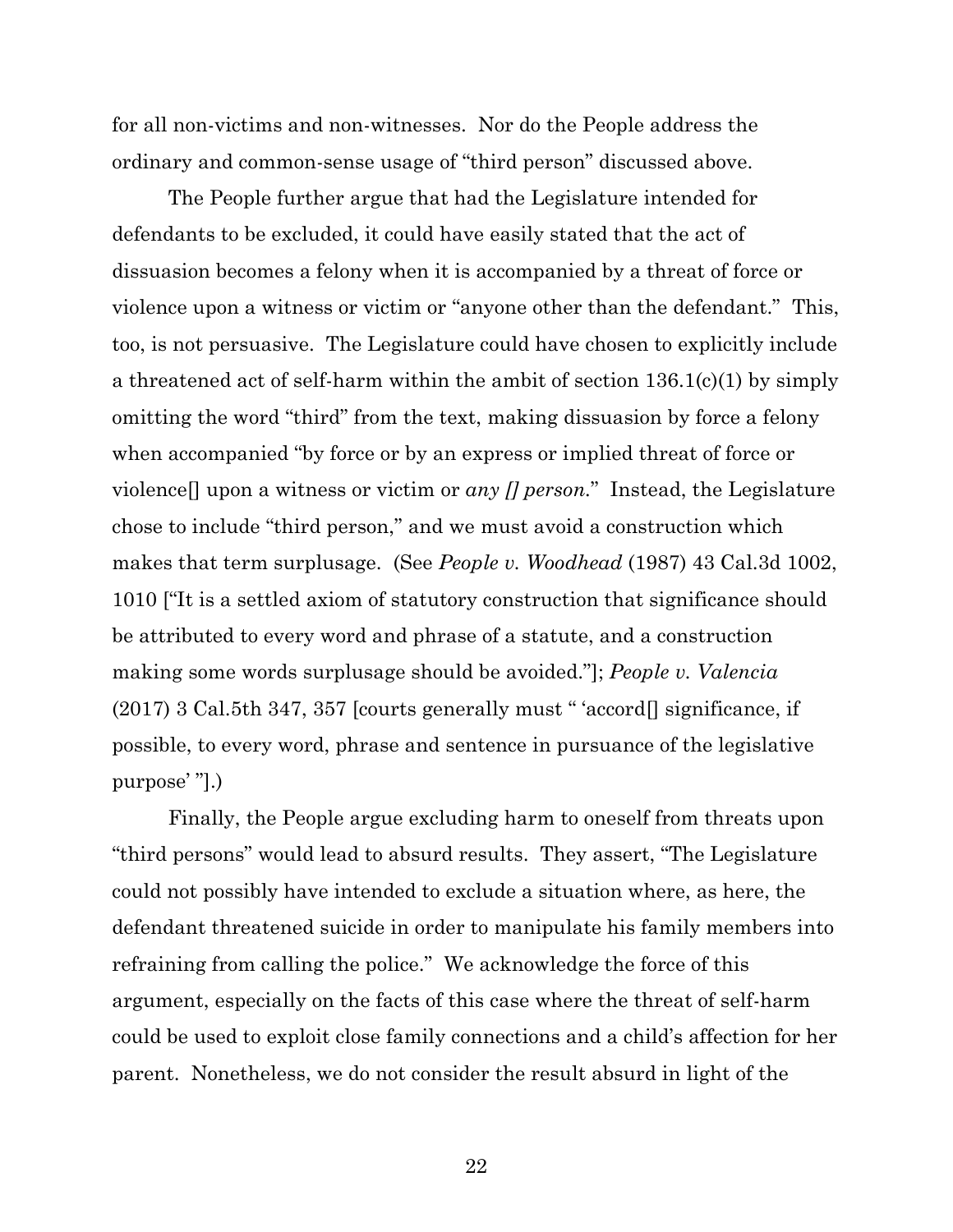statute's plain meaning and purpose. As noted by the court in *Reyes*, *supra*, 56 Cal.App.5th 972, the "purpose of section 136.1 . . . is to promote cooperation with law enforcement by criminalizing the conduct of those who seek to short-circuit investigatory efforts by dissuading victims and witnesses from reporting crime[s]." (*Id.* at p. 985.) Our construction does not undermine this purpose, nor does it decriminalize attempted dissuasion based on threats of self-harm. It simply removes it from the purview of being a straight felony under section 136.1(c)(1) and instead places such conduct in the domain of section 136.1(b)(1), where it may be prosecuted as a misdemeanor or a felony. (See  $\S 136.1(b)(1)$ .)

If Johnson's attempts to dissuade a witness by threatening to harm himself and no one else should be considered only as a felony, it is for the Legislature to say. We " 'may not rewrite statutes to supply omitted terms or to conform to an assumed, unexpressed legislative intent.' " (*People v. Harper* (2003) 109 Cal.App.4th 520, 524.)

Because we conclude there was insufficient evidence to support Johnson's count 5 conviction as a straight felony under section 136.1(c)(1), we reduce his conviction to dissuasion under section 136.1(b)(1), a lesser included offense. (*See People v. Brenner* (1992) 5 Cal.App.4th 335, 341.). On remand, pursuant to section 17, subdivision (b), Johnson may move the trial court to declare the count 5 charge, a wobbler (see *People v. Torres* (2011) 198 Cal.App.4th 1131, 1149), a misdemeanor under section  $136.1(b)(1)$ .

### **B. Count 2 – Instructional Error**

Next, Johnson turns to his count 2 conviction for dissuading a witness under section 136.1(c)(1) based upon his statement to Doe 1 that if she called the police, they would both be dead before the police arrived. Johnson contends this conviction should be reversed because the trial court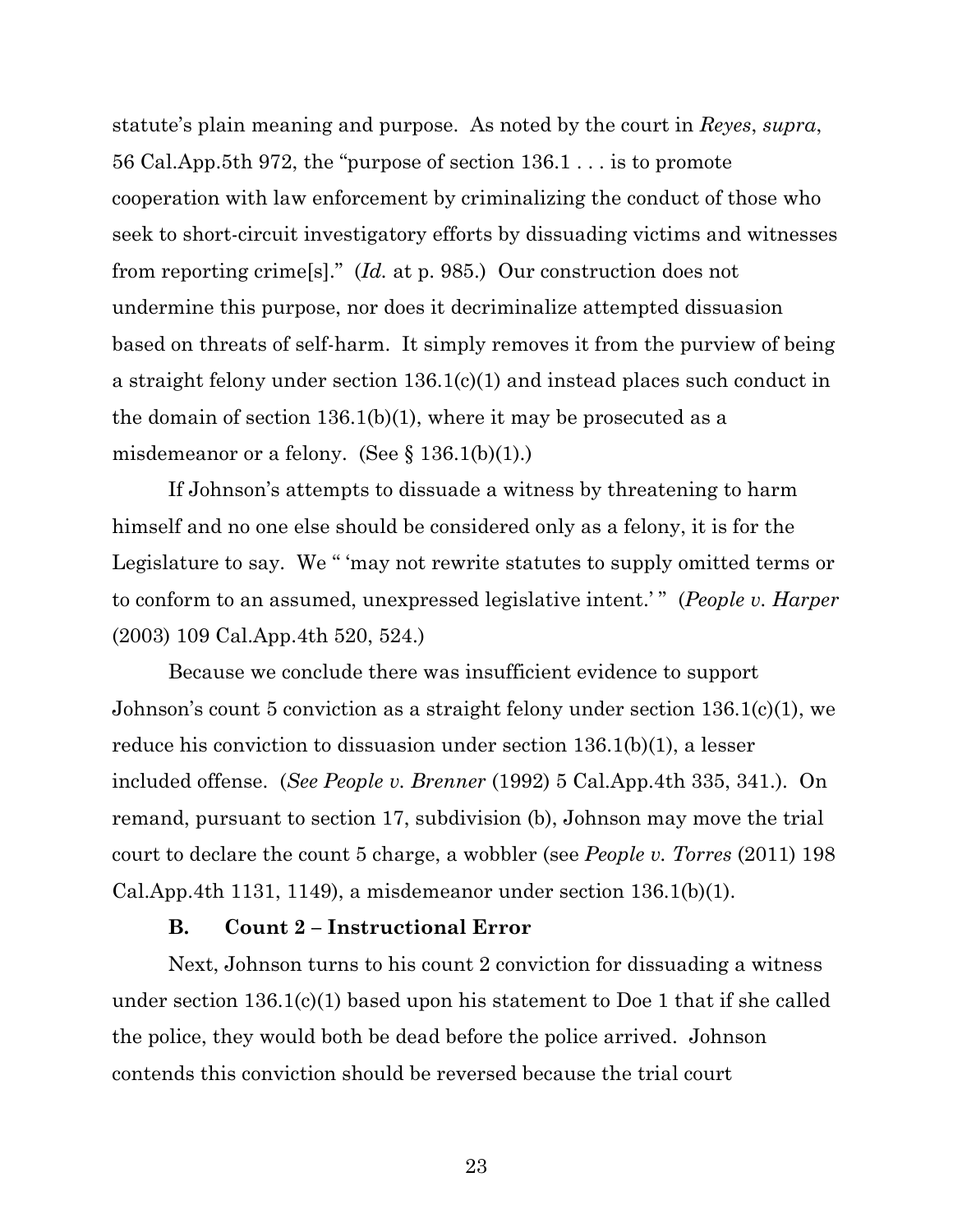erroneously instructed the jury under CALCRIM No. 2623 ("CALCRIM 2623"), the pattern instruction on dissuading a witness by force or threat in violation of section 136.1(c)(1).

At the close of evidence, the trial court instructed the jury with CALCRIM 2623 as follows: "If you find the defendant guilty of intimidating a witness, you must then decide whether the People have proved the additional allegations that the defendant acted maliciously and used or threatened to use force. [¶] To prove these allegations, the People must prove that: [¶] 1. The defendant acted maliciously; [¶] AND [¶] 2. The defendant used force or threatened, either directly or indirectly, to use force or violence on the person of a witness, victim, or any other person."

Johnson claims the instruction incorrectly states the law with respect to dissuading a witness under section 136.1(c)(1) because it told the jury it could convict him of count 2 if it found his act of dissuasion was accompanied by a threat of force or violence upon the person of a "witness or victim or *any other person*," rather than "any *third* person" as set forth in the statute. (Emphasis added.) In his view, this error improperly allowed the jury to convict him based solely on a threat of self-harm. It also resulted in the submission of two theories to the jury—a legally invalid self-harm theory and a legally valid harm to third person theory—and it was not possible to determine which theory formed the basis for his count 2 conviction. He further contends the error amounted to a federal due process violation.

We agree with the People's contention that Johnson forfeited this argument by not objecting to or requesting modification of CALCRIM 2623 in the trial court. (*People v. Virgil* (2011) 51 Cal.4th 1210, 1260 [defendant's failure to object to jury instruction generally forfeits appellate review]; *People v. Campbell* (2020) 51 Cal.App.5th 463, 498 (*Campbell*).)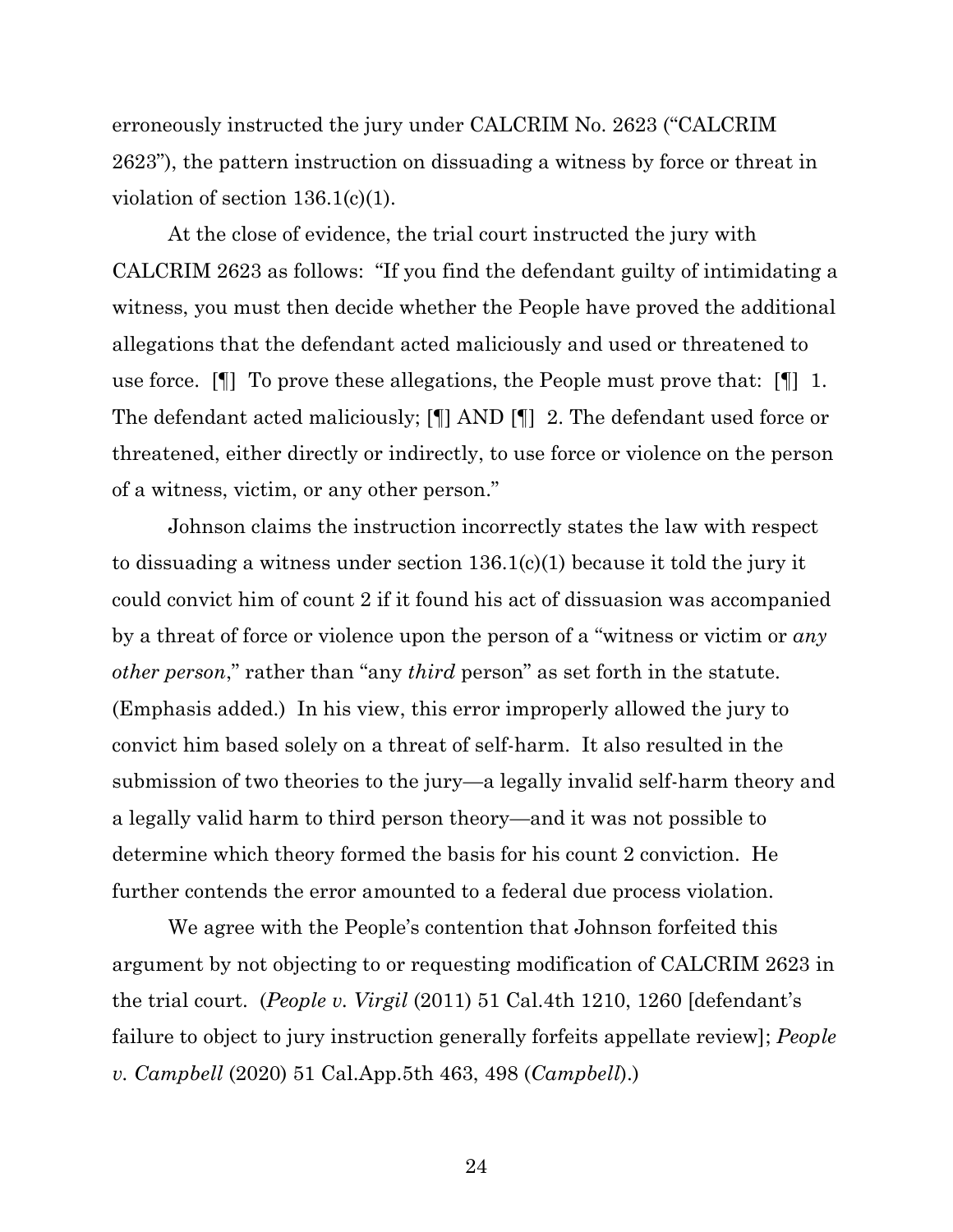While there is no dispute that Johnson did not object to CALCRIM 2623 or request any modification of the standard language in the trial court, Johnson claims there is no forfeiture because the instruction affected his substantial rights. (§ 1259; *People v. Amezcua and Flores* (2019) 6 Cal.5th 886, 916 ["[S]ection 1259 allows us to reach the merits of any claim of instructional error that potentially affects a party's substantial rights."].) A "[d]efendant's substantial rights are affected if the instruction results in a miscarriage of justice, making it reasonably probable that absent the erroneous instruction defendant would have obtained a more favorable result." (*Campbell*, *supra*, 51 Cal.App.5th at p. 499.) "Ascertaining whether claimed instructional error affected the substantial rights of the defendant necessarily requires an examination of the merits of the claim—at least to the extent of ascertaining whether the asserted error would result in prejudice if error it was." (*People v. Andersen* (1994) 26 Cal.App.4th 1241, 1249.)

Here, we find that Johnson's substantial rights were not affected because it is not reasonably probable that he would have achieved a more favorable result if the trial court had not given the challenged jury instruction.

First, we have already reversed Johnson's conviction on count 5, *ante*, which was based on a statement that only threatened harm to himself (i.e, he would blow his brains out if police came to the house). Accordingly, any CALCRIM 2623 instructional error has no impact on his count 5 conviction.

Second, we harbor no reasonable doubt that the outcome on count 2 would have been better for Johnson had he secured a clarifying instruction that threats of self-harm do not violate section  $136.1(c)(1)$ . As given, CALCRIM 2623 correctly stated the law under section 136.1(c)(1) and is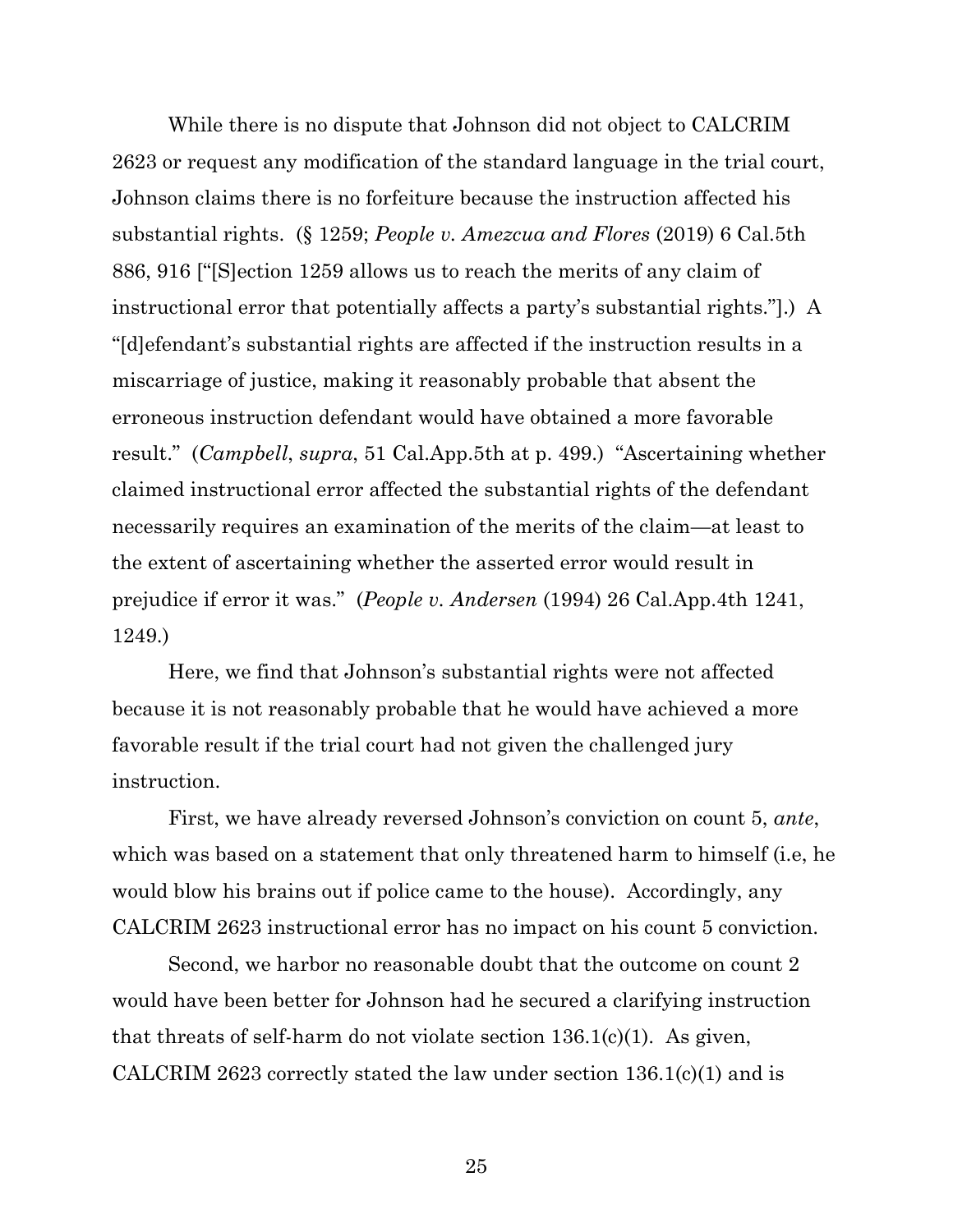consistent with section  $136.1(c)(1)$ 's requirement that an act of attempted dissuasion be accompanied "by an express or implied threat of force or violence, upon a witness or victim or *any third person*." (§ 136.1, subd. (c)(1), emphasis added.) In stating the People must prove that "[t]he defendant used force or threatened, either directly or indirectly, to use force or violence on the person of a witness, victim, or any other person," the pattern instruction maintains the requirement set forth in section 136.1(c)(1) that the defendant's threat be directed at someone other than himself. Replacing "any third person" with "any other person" did not alter the meaning of the statute or the prosecution's burden.

Additionally, there is no dispute that count 2 was based on Johnson's statement to Doe 1 that they would *both* be dead if she called the police. The jury found Johnson made the statement because it convicted him on count 2, as well as the count 3 criminal threats charge which was based on the same statement. Based on this evidence, the jury could not have concluded that Johnson threatened to kill himself without also concluding he threated to kill Doe 1 if she called the police. Thus, in light of the threat to Doe 1 encompassed by Johnson's statement that they would both be dead, his count 2 conviction could not have been based solely on a threat of self-harm.

Moreover, the prosecution's closing arguments to the jury on count 2 emphasized the threat to Doe 1 in Johnson's statement. Discussing the count 2 charge in conjunction with the count 3 criminal threats charge, the prosecutor noted Johnson's statement "willfully threatened to unlawfully kill or cause great bodily injury to (Jane Doe 1)." The prosecutor described the fear Johnson attempted to instill in Doe 1 by coming into her room that night "saying, If you call the police, you'll be dead." The prosecutor did not invoke Johnson's threat of self-harm as a basis for Doe 1's fear.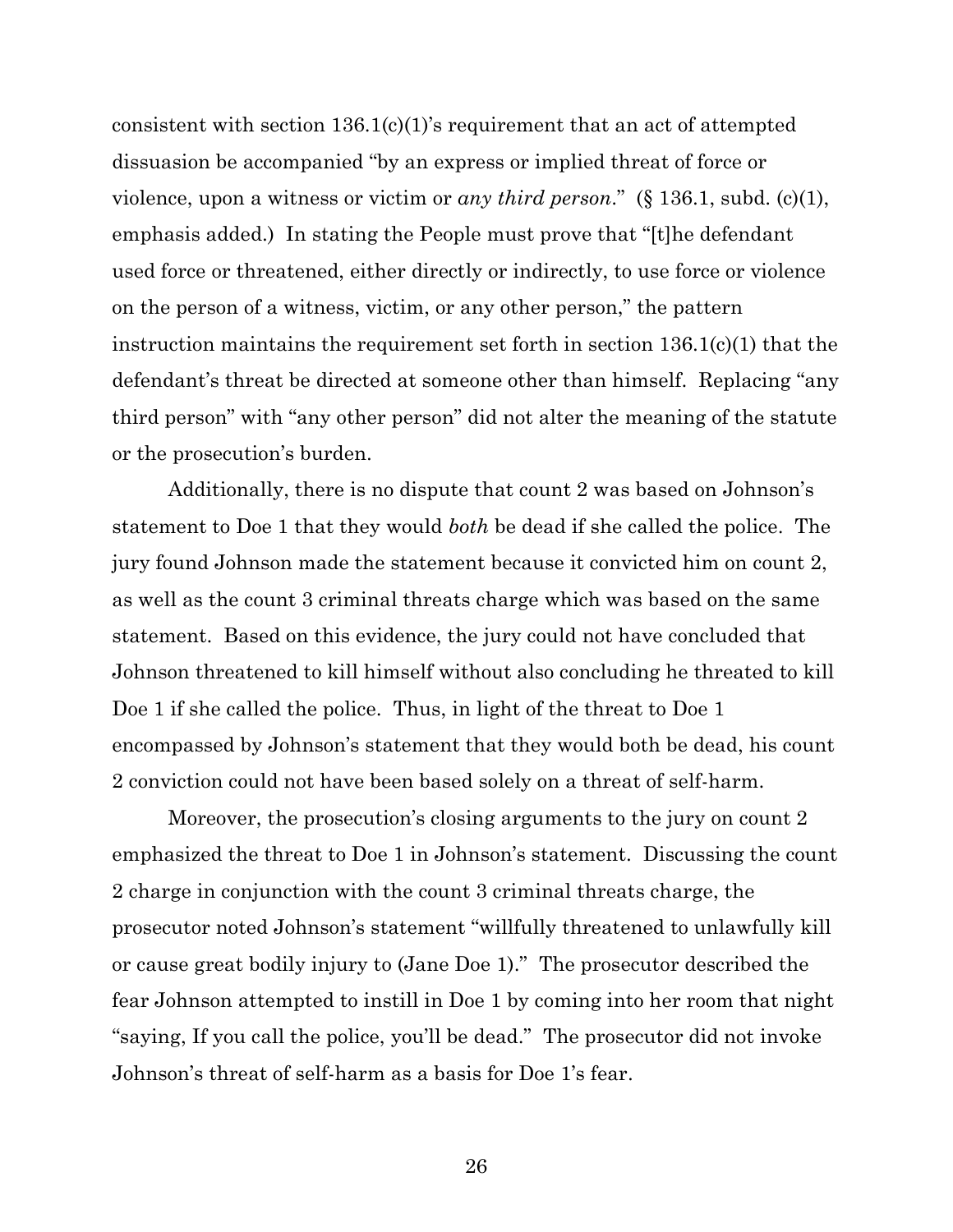To the extent there was any ambiguity in the instruction under the circumstances of this case, such ambiguity did not prejudice Johnson. As the sole threatening statement at issue unequivocally included a threat to Doe 1 and the prosecutor's argument emphasized the threat to Doe 1 over any threat of self-harm, we have no reasonable doubt that a clarifying instruction, explaining that threats of self-harm do not violate section 136.1(c)(1), would not have enabled Johnson to obtain a more favorable result on count 2. Because any instructional error did not affect Johnson's substantial rights, his instructional challenge has been forfeited.

## **C. Count 2 – Classification as "Violent" Felony**

Johnson's abstract of judgment classifies his count 2 conviction for dissuading a witness by force or threat in violation of section 136.1(c)(1) as a violent felony. Johnson contends this is a misclassification we should modify. The People agree, as do we.

Under section 1192.7, subdivision (c)(37), a section 136.1 violation of making threats to victims or witness is classified a "serious felony." (§ 1192.7; *People v. Neely* (2004) 124 Cal.App.4th 1258, 1261, 1268 ["all felony violations of Penal Code section 136.1 are serious felonies."].)

Under section 667.5, which sets forth specific crimes which "merit special consideration" in sentencing to reflect "society's condemnation for these extraordinary crimes of violence against the person," a violation of section 136.1 becomes "a violent felony" when the offense is committed for the benefit of a criminal street gang under the section 186.22, subdivision (b)(1) gang enhancement. (§ 667.5, subd. (c)(20); *People v. Briceno* (2004) 34 Cal.4th 451, 463.) A violation of section 136.1 also becomes a violent felony if it has been charged and proved that the defendant inflicted great bodily injury on any person other than an accomplice, or if it has been charged and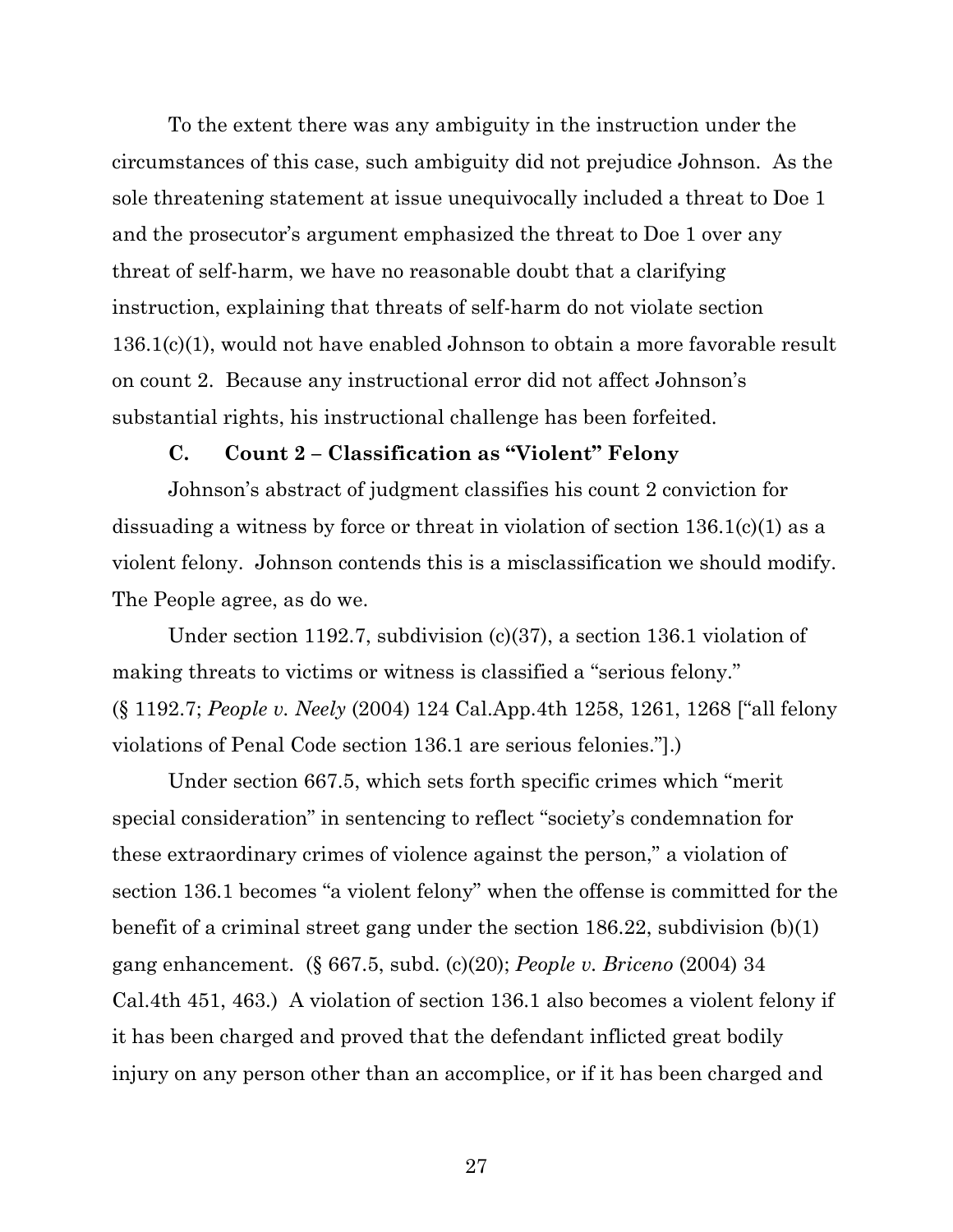proved that the defendant used a firearm in the commission of the offense.  $(\S 667.5, \text{subd. (c)}(8)).$ 

The parties agree none of these situations are applicable to Johnson's count 2 conviction. The People further recognize that for count 2, the prosecution neither alleged nor proved that Johnson used a firearm in the commission of that crime. We agree with the parties. Thus, Johnson's conviction in count 2 should not be classified a violent felony within the meaning of section 667.5, and the abstract of judgment should be corrected to reflect this.

## **D. The Booking Fee**

At sentencing, the trial court imposed a \$564 "booking fee" pursuant to Government Code section 29550 et seq. Johnson asserts that the booking fee should be stricken pursuant to Assembly Bill No. 1869 (2019-2020 Reg. Sess.) ("AB 1869"), which took effect while his appeal was pending.

AB 1869, which took effect on July 1, 2021, was enacted by the Legislature "to eliminate the range of administrative fees that agencies and courts are authorized to impose to fund elements of the criminal legal system and to eliminate all outstanding debt incurred as a result of the imposition of administrative fees." (Stats. 2020, ch. 92, § 2.) Among other things, AB 1869 repealed Government Code sections 29550.1, 29550.2, and 29550.3, which authorized trial courts to impose a criminal justice administration fee, generally known as a booking fee (*People v. Aguilar* (2015) 60 Cal.4th 862, 865). (Stats. 2020, ch. 92, §§ 24–26.) It also added Government Code section 6111, which provides: "(a) On and after July 1, 2021, the unpaid balance of any court-imposed costs pursuant to Section 27712, subdivision (c) or (f) of Section 29550, and Sections 29550.1, 29550.2, and 29550.3, as those sections read on June 30, 2021, is unenforceable and uncollectible and any portion of a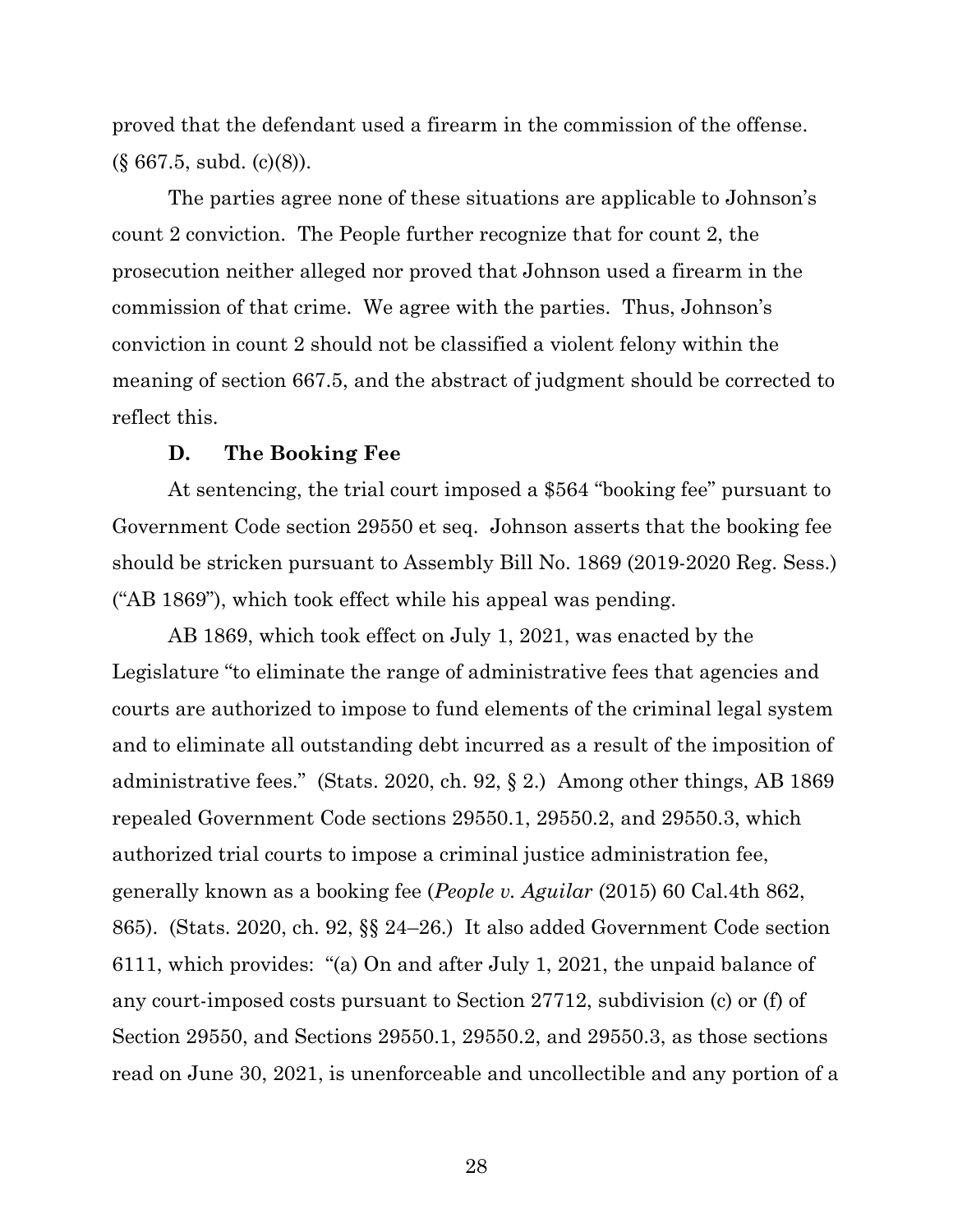judgment imposing those costs shall be vacated. [¶] (b) This section shall become operative on July 1, 2021." (Govt. Code, § 6111.)

Under Government Code section 6111, the booking fee imposed on Johnson was no longer collectible as of July 1, 2021. Therefore, we shall vacate the unpaid balance of the booking fee remaining as of July 1, 2021. (*People v. Greeley* (2021) 70 Cal.App.5th 609, 626–627 (*Greeley*); *People v. Lopez-Vinck* (2021) 68 Cal.App.5th 945, 953–954; *People v. Clark* (2021) 67 Cal.App.5th 248, 259–260 (*Clark*).)

The People do not dispute that the unpaid balance of the booking fee became unenforceable and uncollectible when AB 1869 went into effect. They argue, however, that the fee "need not be vacated because under the express terms of AB 1869," the fee "automatically became uncollectible . . . without the involvement of the courts." This argument has been rejected by numerous courts in light of the clear statutory language declaring such fees to be "unenforceable and uncollectible" and that "any portion of a judgment imposing those costs *shall be vacated*." (Govt. Code, § 6111, subd. (a), emphasis added: see also *Greeley*, *supra*, 70 Cal.App.5th at p. 626 [observing "the statute *also* mandates that any portion of a judgment imposing those fees be vacated"]; *Clark*, *supra*, 67 Cal.App.5th at p. 260.) Based on the plain language of the statute, the unpaid balance of the booking fee must be vacated.

#### **DISPOSITION**

Johnson's count 5 conviction under section 136.1(c)(1) is reduced to the lesser included offense under section 136.1(b)(1), and the matter is remanded for resentencing. On remand, pursuant to section 17, subdivision (b), Johnson may move the trial court to declare the count 5 charge a misdemeanor under section 136.1(b)(1). In addition, the unpaid balance of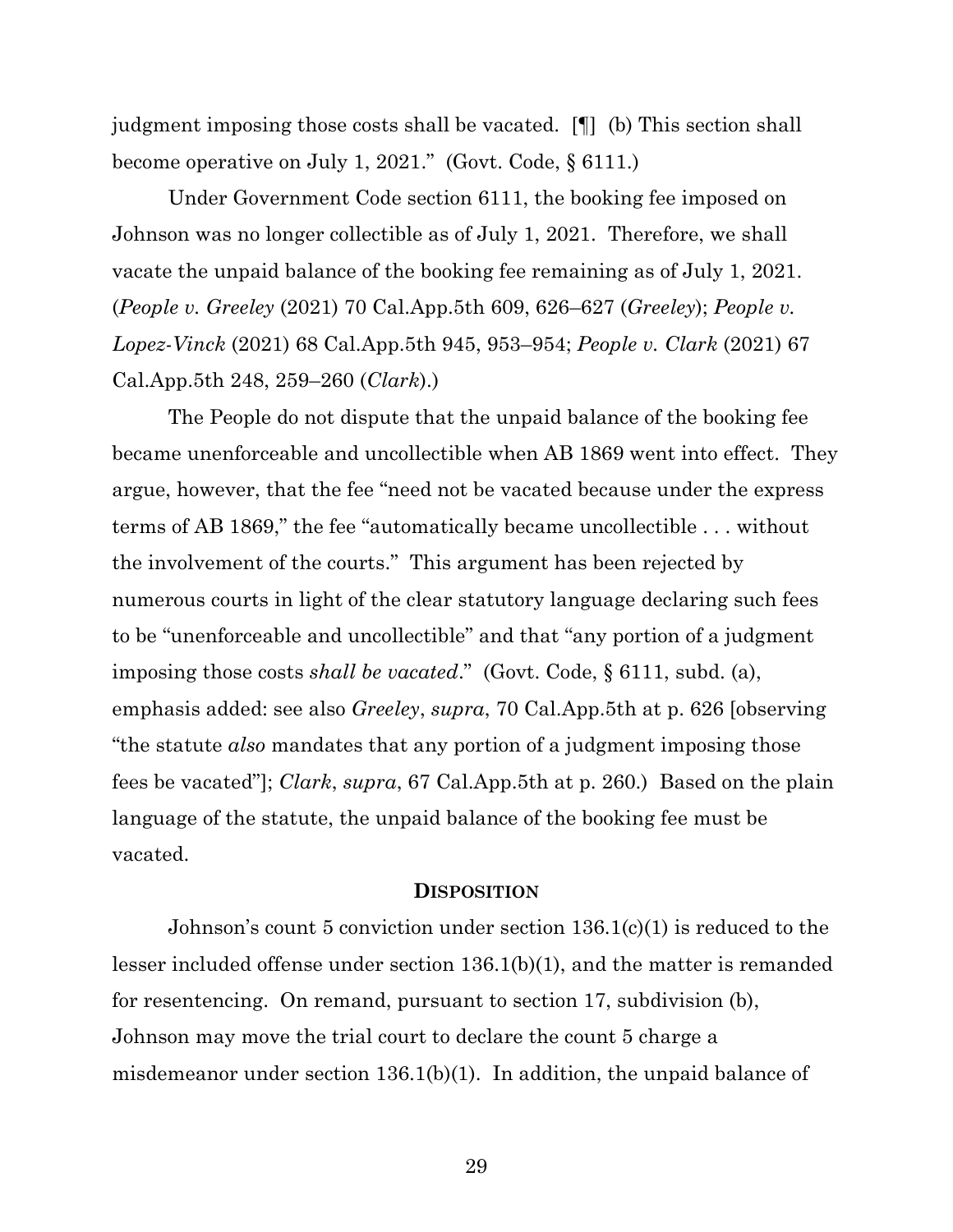the booking fee, as of July 1, 2021, imposed under former Government Code section 29550 et seq. must be stricken and the portion of the judgment imposing those costs vacated. The superior court shall prepare an amended abstract of judgment and shall forward it to the Department of Corrections and Rehabilitation. The amended abstract shall also reflect that the count 2 conviction is not a violent felony.

In all other respects, the judgment is affirmed.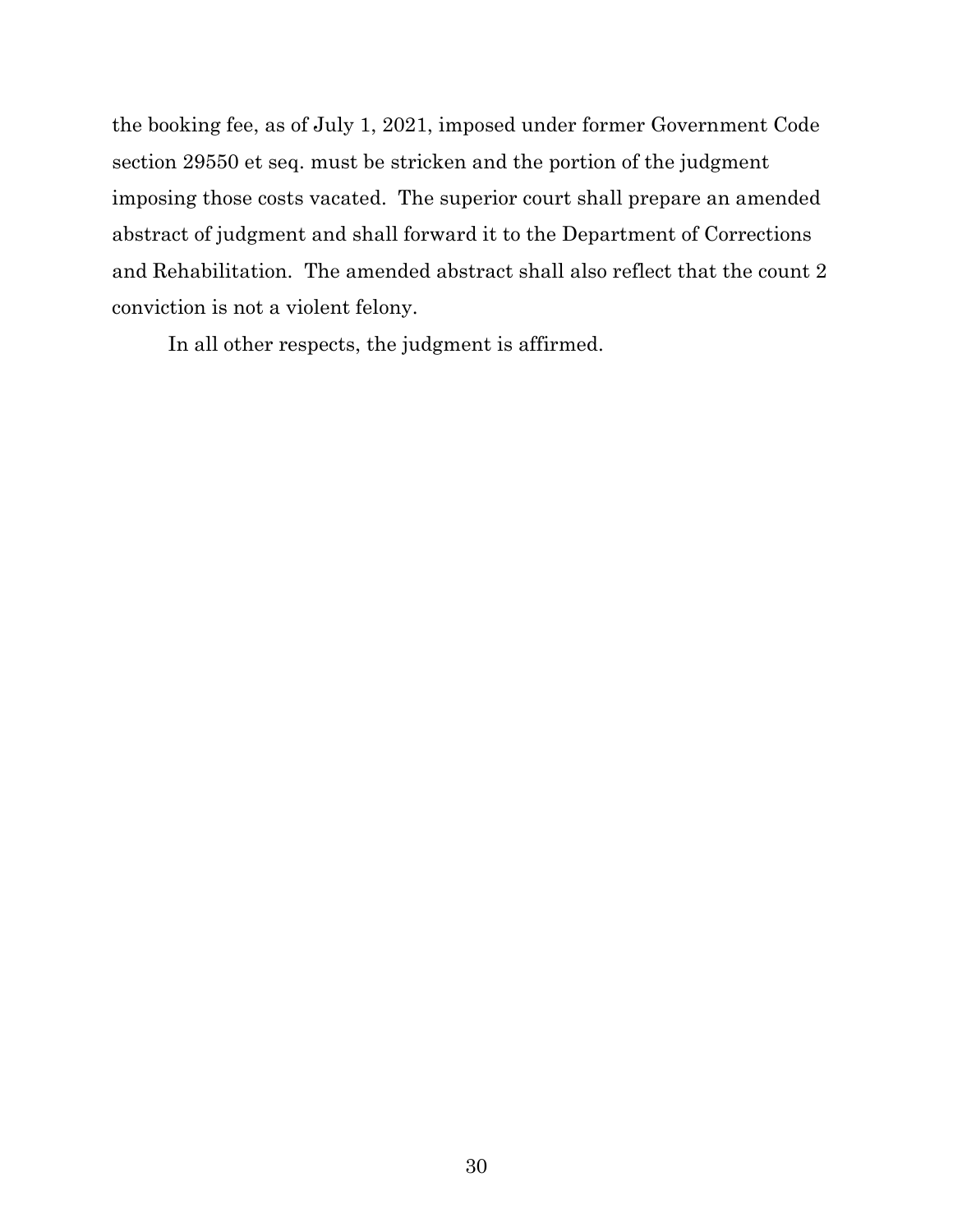Petrou, J.

\_\_\_\_\_\_\_\_\_\_\_\_\_\_\_\_\_\_\_\_\_\_\_\_\_

WE CONCUR:

\_\_\_\_\_\_\_\_\_\_\_\_\_\_\_\_\_\_\_\_\_\_\_\_\_

\_\_\_\_\_\_\_\_\_\_\_\_\_\_\_\_\_\_\_\_\_\_\_\_\_

Tucher, P.J.

Rodríguez, J.

*A160025/ People v. Johnson III*